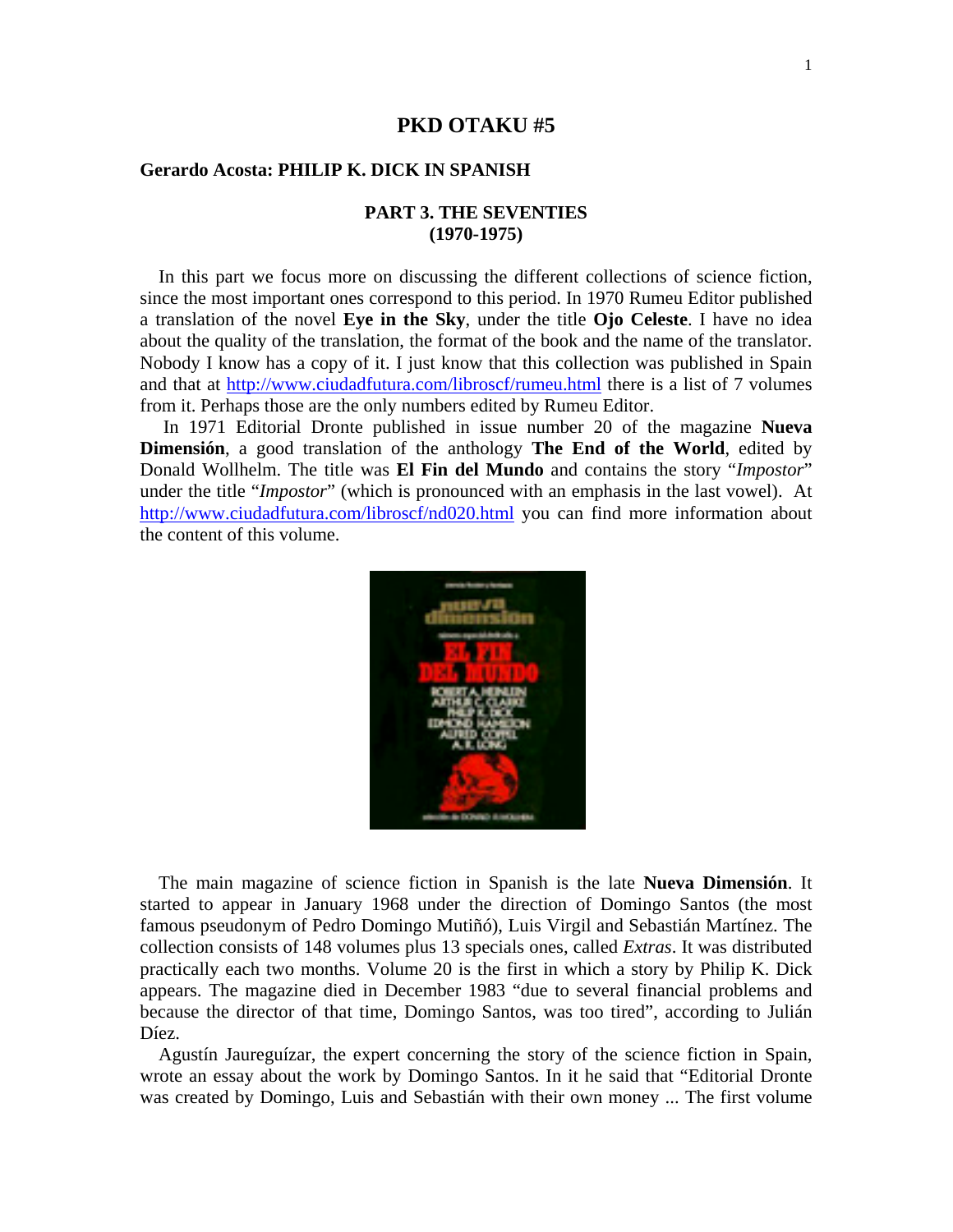of the magazine mostly contains stories that were purchased to appear in the late magazine **Anticipación** [also directed by themselves]. The original name they wanted for this new magazine was **Sol 3**. However, there was a newspaper called **El Sol** whose rights were still valid. Among a long list of titles, they also proposed names as **Meteoritos** and **Territorio Incógnito** for the magazine. Finally the name was **Nueva Dimensión** ... Juan Manuel Vergara distributed it in South America. His condition for doing so was that it had to look as the French magazine **Planète**, in fashion in South America at that time. This is why the format is a tradepaperback (of 200x170 mm) and with some green pages (instead of the yellow pages published in **Planète**) inserted in between."

 The fact that **Nueva Dimensión** had some green pages instead of yellow ones, was just because at that time no other color was available. Later the "green pages" were replaced by white pages printed in green ink and finally by white pages printed in black ink, just as the rest of the other pages. Agustín continued his essay saying that "the impact of the magazine **Nueva Dimensión** in the emerging fandom was unrepeatable. As others are called to the holy war, we felt called to the magazine's holy mission that we aquired with piety and read with veneration". No other magazine was able to have such faithful public (perhaps the second in this cathegory was **Más Allá**). In Mexico the magazine was well distributed. It used to appeared on time, but suddenly for an unknown reason, it ceased to appear.

 The magazine contains stories, essays, news, comics, critics of books, illustrations, a mail section, etc. It was distributed in Spain, South America and Mexico. Issue number 14, published in March-April 1970 was censored due to the Law of Press (see Part II). The original issue that was only distributed to the subscribers contains the story "*Gu ta Gutarrak*" by the Argentinean Magdalena Mouján Otaño. It was then replaced by a comic. Number 49, published in August 1973, was dedicated to the magazine **Más Allá**, the one that published the work by Dick in Spanish for the first time. However, no story by Dick appears in this volume. The special volume 50 published the novel **To Your Scattered Bodys Go** and an essay about Philip Jose Farmer. An interview with Farmer and the novel **The Fabulous Riverboat** was published in the issue number 62 in January 1975. No special celebration was made during the publication of the issue number 100.

 In volume 14 of the magazine **Gigamesh**, published on May 1998, there is an essay by Julián Díez about **Nueva Dimensión**. In it he said "the crisis started in issue number 87 [published in March 1977]. The publisher announced that **Nueva Dimensión** has suffered an editorial swindle and started "a rescue operation", in which several readers subscribed vouchers for about 5,000 pesetas (of that time) to keep the magazine". This was of big help, but after two years the crisis continued. The issue number 111, published in April 1979, presented a format of 200x135 mm that remained until the last volume. Also by this volume the magazine was only edited by Domingo Santos.

 The penultimate volume was published in September 1982 after many financial problems. In December 1983 Domingo Santos tried to revive the magazine with the publication of the issue number 148. But this try failed and the magazine, together with the other publications by Editorial Dronte, disappeared. A list of the content of practically each issue can be find at http://www.ciudadfutura.com/libroscf/nd.html.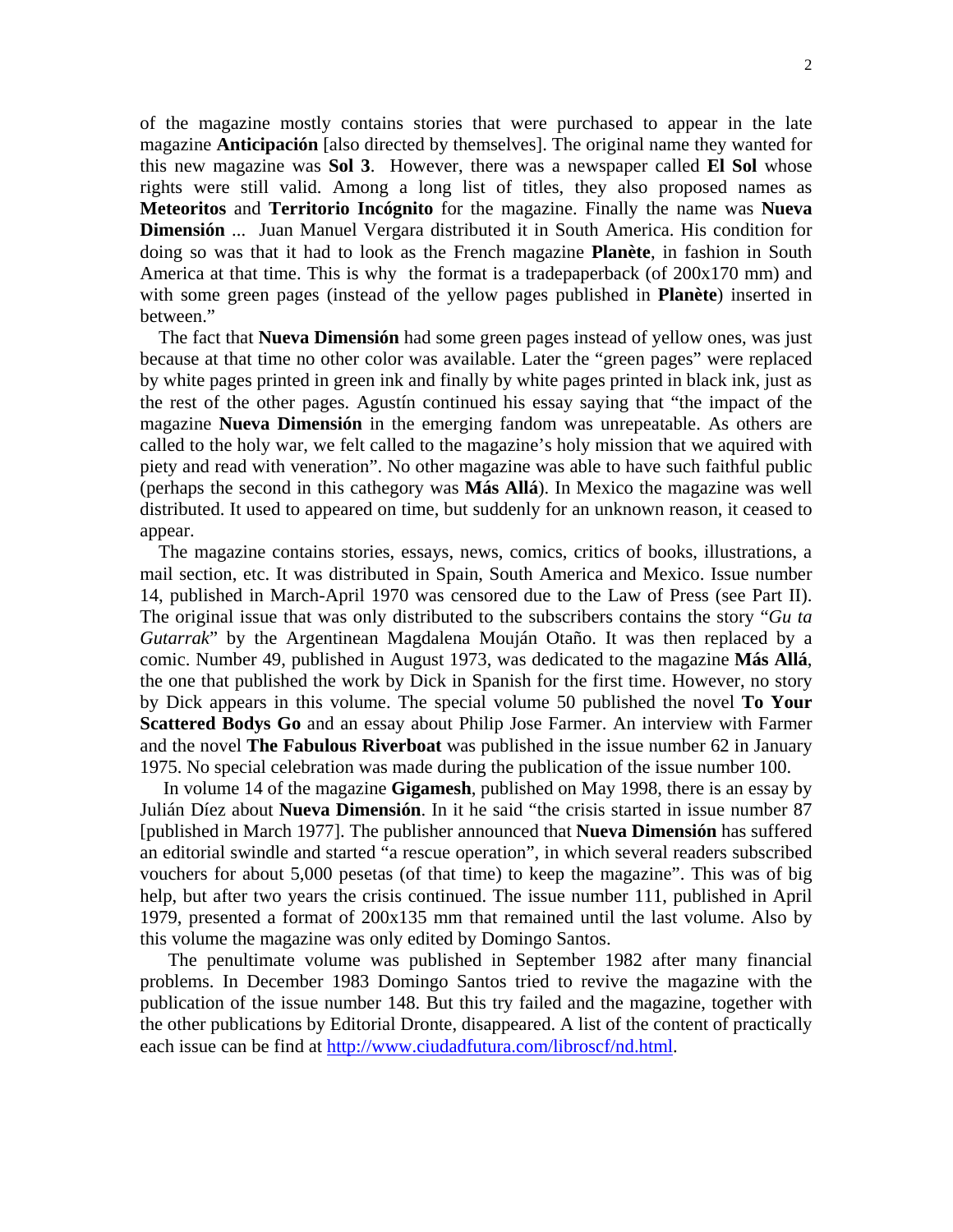In 1971 Editorial Bruguera published in the fourth issue of its collection **Ciencia Ficción** (the Spanish name for the word Science Fiction), the first translation of the story "*We Can Remember It For You Wholesale*" under the title "*Usted lo Recordará Perfectamente*". The anthology **Ciencia Ficción** is also important for Spanish speaking readers of science fiction. In 1971 Carlo Frabetti got the rights for publishing anything from **The Magazine of Fantasy and Science Fiction**, and directed this anthology. Instead of publishing one volume just as it was originally conceived, Carlo selected the stories according to a common topic. For example the topic of one volume was "against authority". So Carlo selected what he considered the best stories from that US magazine according to this topic. Other topics were "science fiction and parapsychology" and "the strategy in science fiction", for example. The topic of volume 4 was "science fiction and mythology" and the quality of the translation is good.

 The collection **Ciencia Ficción** lasted 40 volumes, the last one published in August 1980. Nowadays one can still find practically all these volumes in second hand bookstores, at least in Mexico. I have not bought some of them since there are some topics that I don't like. However I have some friends that would kill to have the whole 40 volumes. For some reasons, it is not easy to find such volumes that contain a story by Philip K. Dick. In the issue number 17 of the magazine **Gigamesh**, published in December 1998, there is an essay by Julián Díez about this collection. In it he said, "the selections [done for this collection] are terribly irregular and, it wasn't until the publication of the last fifteen volumes that contemporary and interesting stories were published in a continuous way. Those last fifteen volumes, together with some others (like volume 10 and 20 [both containing stories by Dick, by the way]) are part of the best anthologies of science fiction ever published in Spain".

 All the books in this collection are paperbacks. Some of them, especially volume 4, were reprinted as a hardcover. I think that the fourth edition of this volume, published in November 1976 is the only hardback and that this is the last edition of this volume. Before each story there is always a small introduction by Carlo Frabetti. I remember that the introduction to the story "*Usted lo Recordará Perfectamente*" starts saying something like "so few stories by Philip K. Dick have been translated to Spanish …". I think that he was incorrect. Maybe he should said something like "the stories by Philip K. Dick which have been translated to Spanish are very difficult to find, and now we publish for the first time another story that in five years will be hard to find". There are other translations of the story "*We Can Remember It For You Wholesale*", but I specially like the one from the collection **Ciencia Ficción**.

 In 1972 Editorial Novaro published in Mexico City the translation of the anthology **The Metal Smile**, edited by Damon Knight, under the title **Pesadilla Número Tres**. It contains the story "*Impostor*", translated with the same name. I originally read this story in this book, and the translation is good, although I think it contains some typographical mistakes. Editorial Novaro published the magazine **Ciencia y Fantasía** (translated as Science and Fantasy). The first issue appeared in September 1956. As in the case of the collection **Ciencia Ficción**, all the stories were taken from **The Magazine of Fantasy and Science Fiction**. The difference is that a volume of **Ciencia y Fantasía** is just the translation of a volume of that US magazine, including the introductions to the stories. It published 14 volumes and it is considered the most important Mexican collection of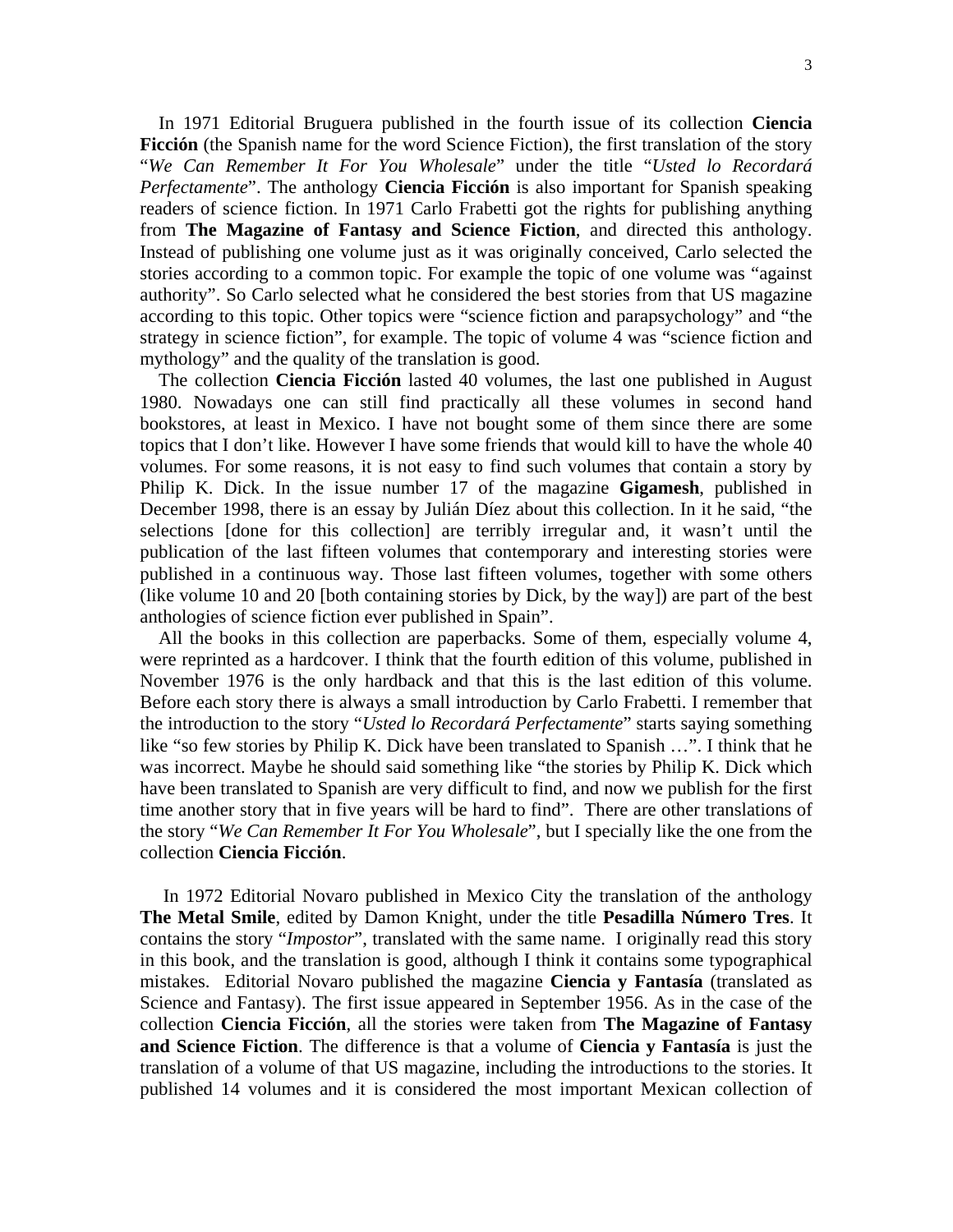science fiction. Luis Novaro was its publisher of although I don't know if he also edited the magazine. "The name of the editor was never printed in the magazine", according to Miguel Ángel Fernández-Delgado, the expert concerning the story of the science fiction in Mexico. Moreover, according to Michael Ashley "the collection **Ciencia y Fantasía** was well received at the beginning, but when the price got higher it wasn't accepted at all, until it disappeared in December 1957".

 Editorial Novaro edited some other collections of science fiction. The first was called *Nova-Mex* and it ran from 1955 to 1964 approximately. Other collections are *Nova-Dell* and *Joyas de Bolsillo* both appearing from 1965 to 1974 approximately, and *Ciencia Ficción* that appears from 1975 to perhaps 1979. Then Editorial Novaro was more interested in publishing comics, including titles from DC and Marvel. Indeed it is considered the biggest publisher of comics published in Spanish. It finally died in 1985. I don't know if Editorial Novaro edited in Spanish the comic **Blade Runner**, originally published by Marvel. I don't even know if another company published such a comic. As far as I know the only thing related to Philip K. Dick that was published by this publisher was the book **Pesadilla Número Tres**. The anthology **The Metal Smile** was re-translated by Editorial Caralt in 1977 and published in Spain. The collection of science fiction by Editorial Novaro was not well distributed in Spain, as far as I know. On the other hand, practically all the science fiction collections from Spain and South America were distributed in Mexico. In my opinion this is why some people consider that the second translation of the story "*Impostor*" is the one by Editorial Caralt. Indeed this is the third translation.

 In 1972 Editorial Dronte published in the issue number 37 of the magazine **Nueva Dimensión** the story "*Planet For Transients*" under the title **"***Visitantes en un Planeta Extraño*". I have this issue. However I simply do not remember the story, but the quality of the translation should be good. This volume was dedicated to the US magazine **Fantastic Universe.** At http://www.ciudadfutura.com/libroscf/nd037.html you can see the content of this volume. In the issue number 45 of the same magazine, published in 1973, there is a translation of the story "*The Crawlers*" under the title "*Los Reptadores*". This number was dedicated to the US magazine **Imagination** and more information about it is at http://www.ciudadfutura.com/libroscf/nd045.html. This is one of the essential volumes of the magazine **Nueva Dimensión**, according to Julián Díez.



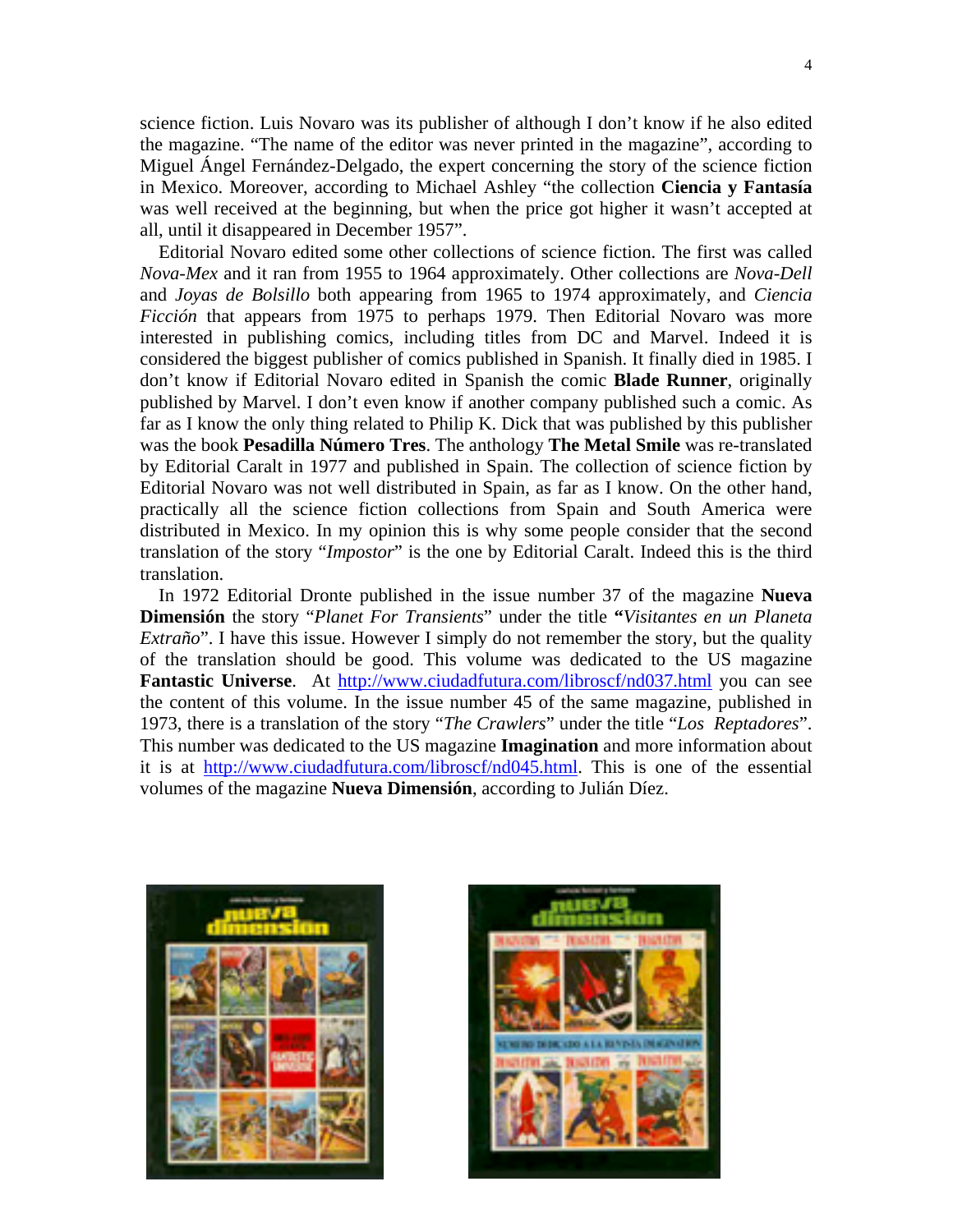Beginning around 1965 material in Spanish, dedicated to the Science Fiction as a genre, have been published either in book, magazine or fanzine format. Some are translations of other oeuvres while some others are Spanish originals. In the issue number 11 of the magazine **Gigamesh** published in December 1997, Julián Díez wrote a marvelous essay titled "*Ensayos Introductorios a la CF en Castellano*" (Introductory essays to the science fiction in Spanish) in which he presented a big list of such material, including a description of all of them. It is hard to know which of them contain something related to Philip K. Dick. Of the 20 different text discussed by Julián, I only have four and I know that there is something about Phil in some of them.

 The first mentioned work by Julián is the translation of the book **Science and Fiction** published in 1957 by Patrick Moore, under the title **Ciencia y Ficción**. It was published in Madrid, Spain in 1965. I doubt that Philip is mentioned in such a book. The second is the translation of the book **New Maps of Hell**, published in 1961 by Kingsley Amis, under the title **El Universo de la Ciencia Ficción**. It was edited in Madrid Spain in 1966. Philip K. Dick may be mentioned here, but I don't know. Following this list, in 1971 there is a translation of the book **Che Cosa E' La Fantasciencia** by Franco Ferrini, originally published in 1970, and translated as **Qué Es Verdaderamente La Ciencia Ficción**. I have this book and as far as I remember Philip is not mentioned.

 In 1972 Ediciones Siglo XXI presented the book **La Novela de Ciencia Ficción** by Juan Ignacio Ferreras. It was published in Madrid, Spain and according to Julián the essay presented in this book is heterodox although brilliant at some moments. Juan Ignacio presented praises to Van Vogt, Philip K. Dick and Robert Sheckley. So perhaps this is the first book published in Spanish and dedicated to the study of the Science Fiction, in which Dick is mentioned. I don't have a copy of this book, so at this moment I cannot translate what Juan Ignacio said about Phil. On February 12, 1972 the magazine **Triunfo** published in Madrid Spain, edited a volume dedicated to the science fiction. In it there are 13 essays about it. Maybe Dick is mentioned in at least one of them.

 The next three works that appeared in the essay by Julián are: a translation of the book **Shto Takoie Fantastika?**, edited in 1974 by Yuli Kagarlitski, under the title **¿Qué Es La Ciencia Ficción?** (published in 1977 by Editorial Guadarrama). I'll be surprised if Philip K. Dick is mentioned here. Then the book **La Literatura de Ciencia Ficción** by Juan José Plans, published in 1975 by Editorial Prensa Española. The content is quite nasty and I think that Philip K. Dick is fortunately never mentioned. Then the translation of the book **Histoire de la Science-Fiction Moderne** by Jacques Sadoul, originally published in 1973. Editorial Plaza & Janés translated it in 1975 with the title **Historia de la Ciencia –Ficción Moderna**. Maybe Philip is mentioned here since he was so famous in France at that time.

 Let us return to the story of the translations of the work by Philip K. Dick. In January 1974 Editorial Bruguera published in the issue number 10 of the collection **Ciencia Ficción** the translation of the story "*Cantata 140*" with the same title. The topic of this volume was "science fiction and the present". The story by Dick opens the collection, from the first page until page number 100. The translation is of good quality. The novel **The Crack in Space**, based on this story, has not been translated to Spanish. As far as I know there is no hardback edition of volume 10, and since 1974 no other translation has been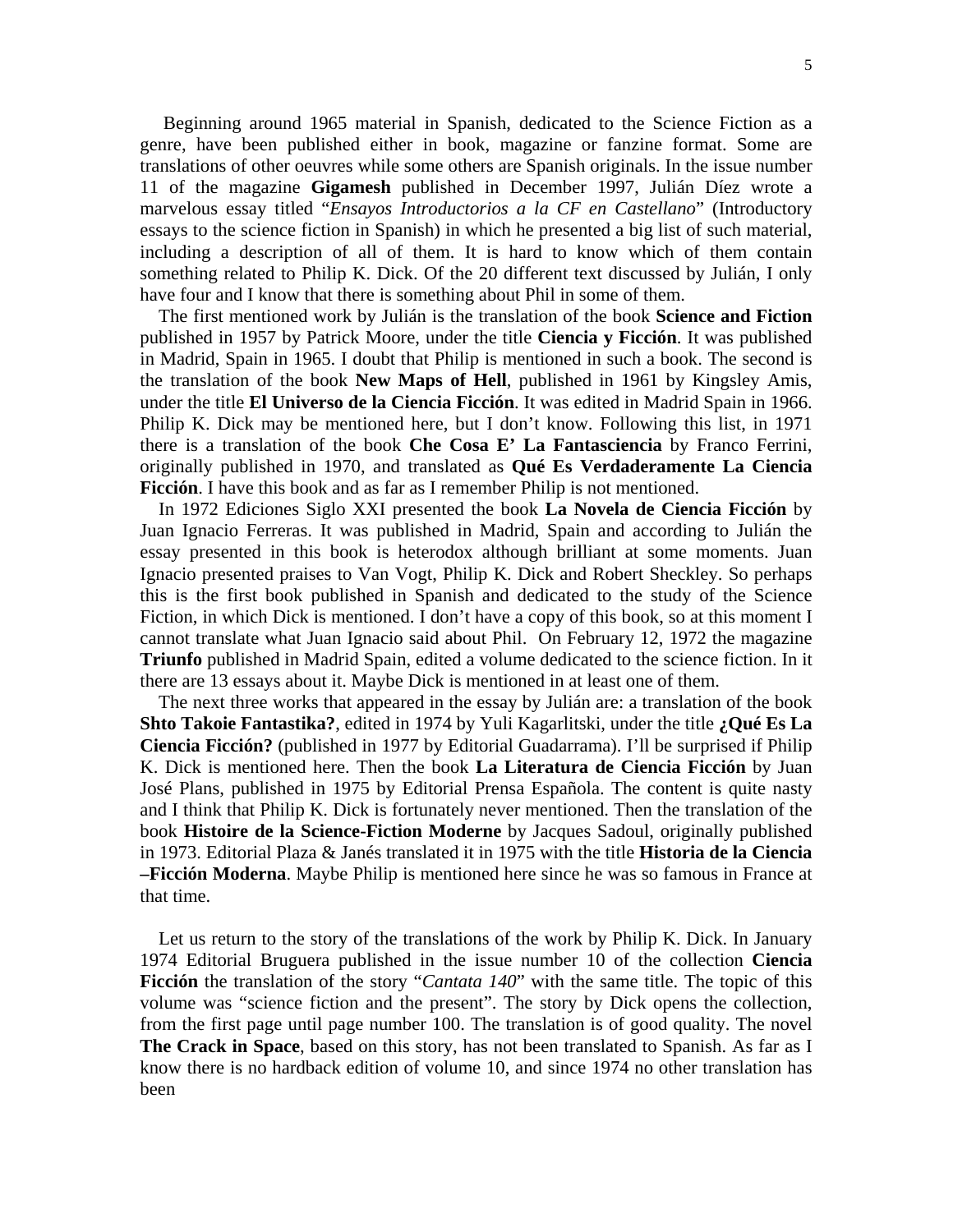made of this story. I don't remember how such special words as "nigger" were translated, perhaps as "*Negro*" in italics.

 Also in 1974 Editorial Minotauro published the translation of the novel **The Man in the High Castle**, under the title **El Hombre en el Castillo**. The first collection of science fiction by Editorial Minotauro started to appear in 1955, under the name *Colección Otros Mundos*. Since then Francisco Porrúa has directed it. Since then the translations are of good quality. During the first 20 years the offices of this editorial were in Buenos Aires, Argentina. Then they moved to Barcelona, Spain and started to publish what until year 2001 is considered the second period of Editorial Minotauro.

 The covers of the books from the first period are very awful, the quality of the paper is too bad, but the translations are good with respect to other collections. In issue number 23 of the magazine **Gigamesh**, published in January 2000, there is an essay by Julián Díez about Editorial Minotauro. In it he said that "the format of the books were very deficient if we compare them with the actual ones (unbound trade paperback with illustrations that nowadays are definitely old fashion), but translations were so superior with respect to the standards. All the titles were rigorously selected". During the 50's and 60's the leading editorial houses were EDHASA and Minotauro. The main titles were always in dispute by them. Exclusively Editorial Minotauro published authors like Aldiss, Ballard, Bradbury, Delany, Le Guin, Lem and Stapledon.

 In the same issue of the magazine **Gigamesh**, there is an interview with Francisco Porrúa directed by Julián Díez. In it Porrúa said, "Minotauro is an editorial of authors instead of titles. I think that once you compromise yourself with a title, you get a deep compromise with the author too". That's why in the first period there are 11 books by Bradbury and 7 by Ballard. Most of the classics science fiction novels were published in this period (**The Demolished Man**, **Martian Chronicles**, **Fahrenheit 451**, **Nova Express**, **Childhood's End**, **The Man in the High Castle**, **The Left Hand of the Darkness**, **Solaris**, **I'm Legend**, **The Space Merchants**, **The Dispossessed**, **City**, **The Day of the Triffids, More Than Human** and **The Clock-Work Orange** for example). Such novels were reprinted, sometimes with different covers, also very awful and keeping the bad quality of the paper.

 In connection with Dick, in the above-cited interview Francisco Porrúa said, "I think that the whole bunch of collections [of science fiction] that have disappeared have had as a first handicap, a wrong editorial policy in which science fiction is considered a minor genre that only attracts few fanatics. Bradbury, Aldiss, Ballard, Dick and many other authors of the genre are, before all, great authors with great titles, not insignificant writers that deserve [to be published in] second-rate papers".

 The first edition of **El Hombre en el Castillo** has the image of Stalin in the cover together with some symbols from the I-Ching. I haven't seen any other cover of this novel that corresponds to the first period of Editorial Minotauro. In April 1986, during the second period, Editorial Minotauro published this novel with a different cover. This time in red and as far as I remember it contains the image of a castle, drawn in a funny way. The quality of the paper is much better this time. However the binding is not good. The third cover of this novel corresponds to the one published in March 1987 by Editorial Orbis. It is blue and contains the image of a man that resembles Christ, drawn as an android. There is another edition by Editorial Minotauro published in June 1993. The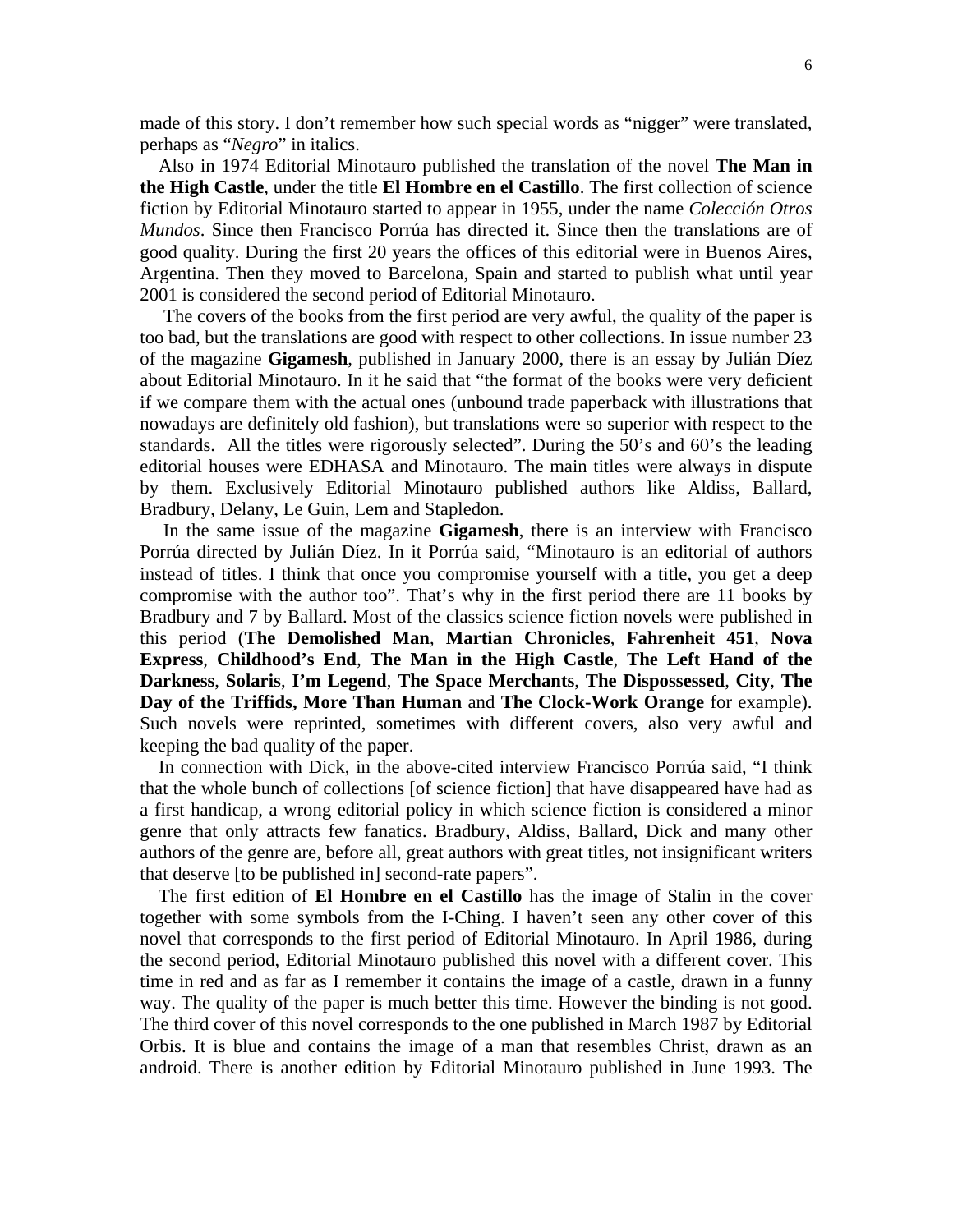next cover is a hardback published in September 1994 and contains a grasshopper together with the face of a man wearing sunglasses.



 Finally, the last cover was published in 2001 as part of the collection *Biblioteca de Philip K. Dick* (The Philip K. Dick Library). It is also a hardback edition and is presented below. In all the cases the translator is Manuel Figueroa. Indeed, as far as I know there have been only reprints of this novel, perhaps some of them correct some typographical mistakes, but essentially the translation is the one we have had since 1974.



 In the book **A Philip K. Dick Bibliography**, Daniel Levack mentions that Dick had another Spanish translation of **The Man in the High Castle**, one that he lost but he indicated in one of his papers. If the information is right then that edition is an unofficial one, since the other official editions of this novel appeared after Philip's death. I think that either Levack or Philip is wrong and that maybe the book in question is the edition by Rumeu Editor of the novel **Eye in the Sky**.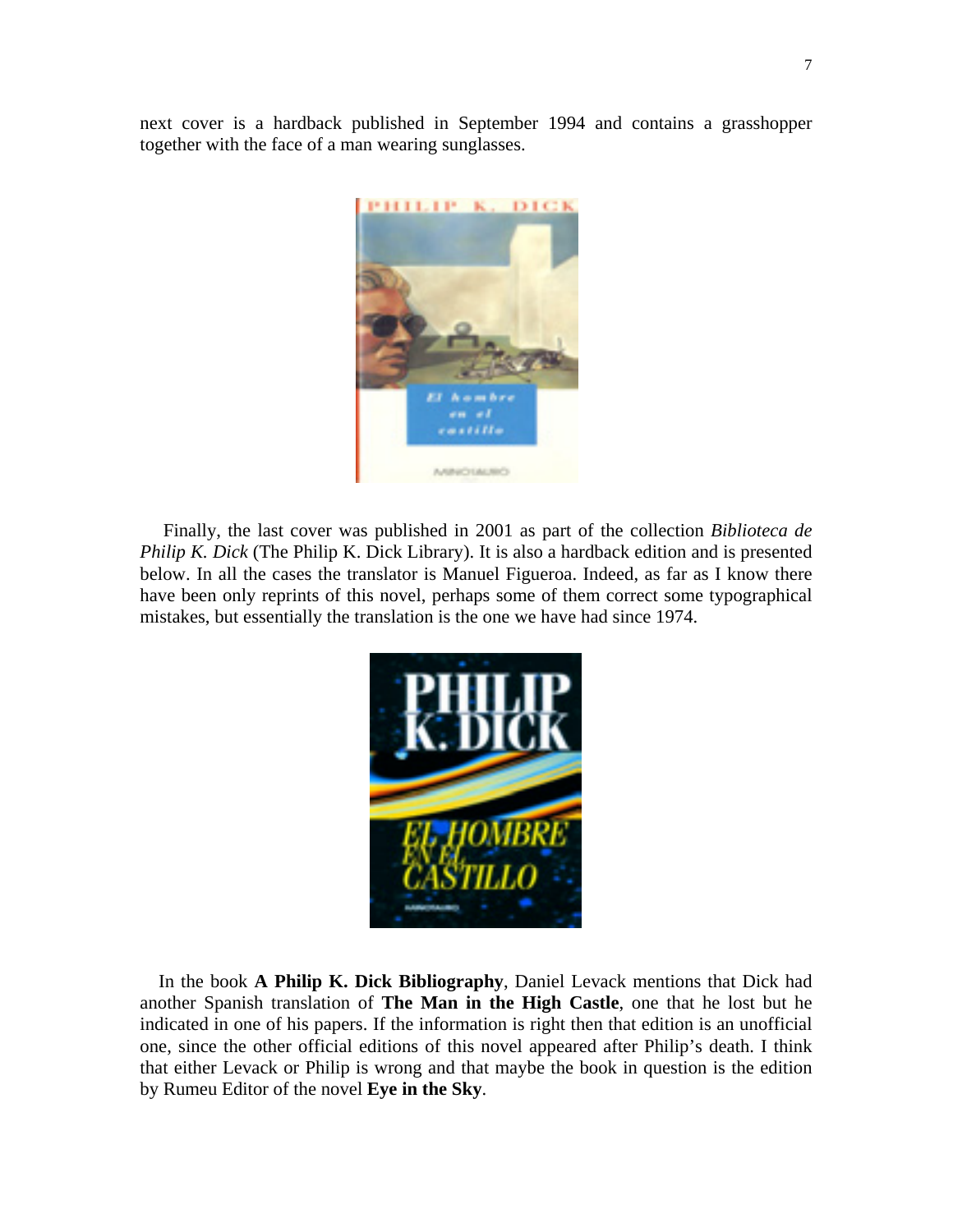In February 1975 the magazine **Nueva Dimensión** published in its issue number 63 a translation of the story "*Colony*", with the name "*Colonia*". I think that the translation is good and definitely much better than the previous one published in 1953. There's more information about it athttp://www.ciudadfutura.com/libroscf/nd063.html.



 Also in 1975 Editorial Emecé published a translation of the anthology **The Science Fiction Bestiary**, edited by Robert Silverberg. It was translated in issue number 11 of its collection named *Ciencia-Ficción*, under the title **Bestiario de Ciencia Ficción**. It contains the story "*The Preserving Machine*" translated as "*La Máquina Preservadora*".



 This collection, printed in Buenos Aires, Argentina, published 28 volumes. At http://www.ciudadfutura.com/libroscf/emecf.html you can see a list of all of them. I don't know who edited it nor how long it lasted. I also don't know about the quality of the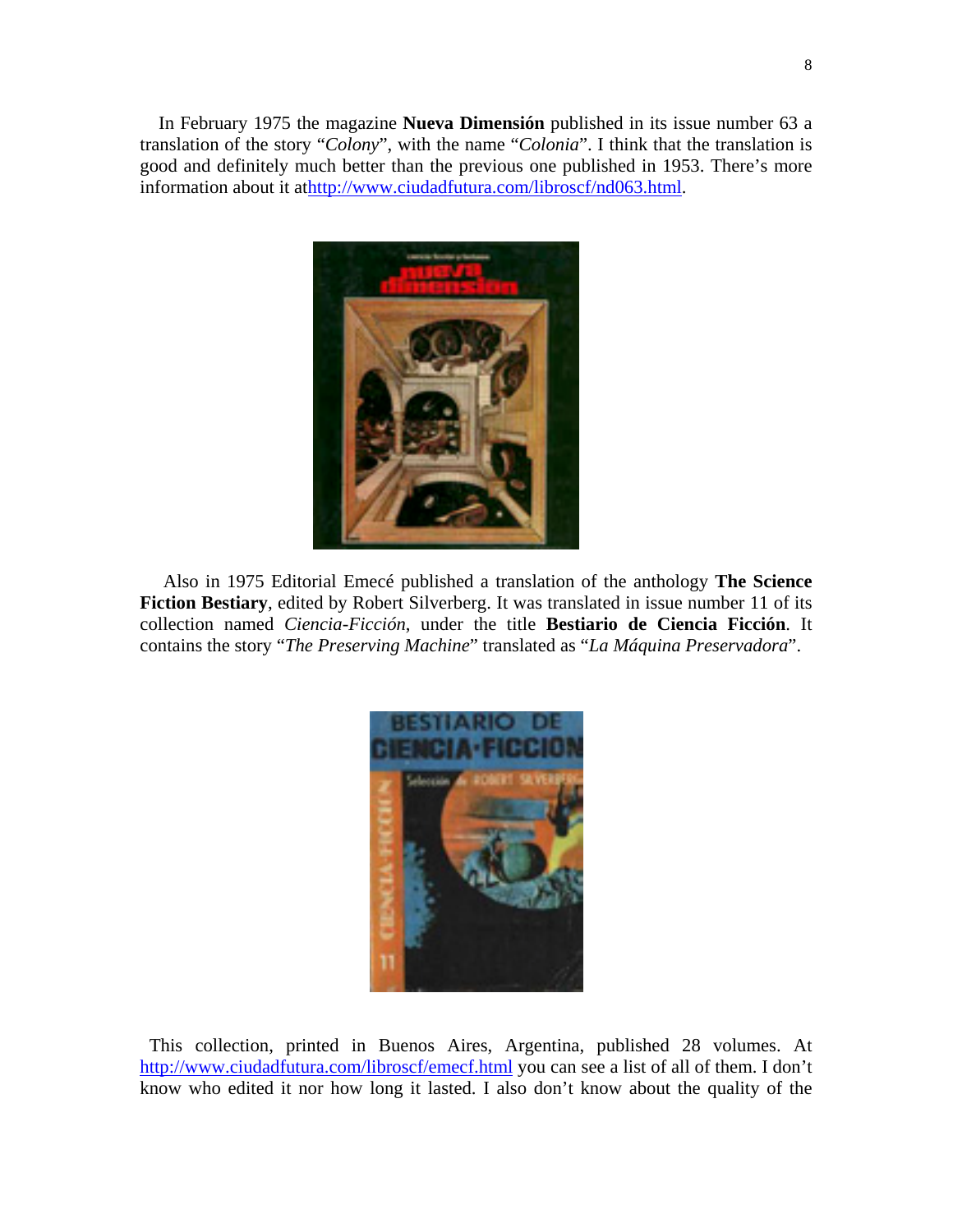translations. I have volume 11, but I haven't read it. I read the story "*The Preserving Machine*" for the first time from another translation.

 In 1975 Editorial Dronte published a translation of the anthology **World´s Best SF 1965** edited by D. A. Wollhelm and Terry Carr. This translation was edited for the first time in 1966 by Editorial Géminis, that disappeared around 1969 after the failed attempt to publish the novel **Stranger in the Strange Land** (see Part II). Now Editorial Dronte translated it with the title **La Mejor Ciencia Ficción de los Años 60**. The story by Phil is "*Oh, To Be a Blobel!*" under the title "*¡Oh, ser un Blobel!*" I have this book, although I haven't read it since I originally read the story from another translation. Anyway, in general terms, Editorial Dronte has a good reputation concerning the quality of its translations.

 The anthology in question was edited in a weak collection named *Colección Moebius*, directed by Domingo Santos, Luis Virgil and Sebastián Martínez. I don't know how many volumes were published in this collection besides this anthology and the novels **The Stars My Destination**, **Bill The Galactic Hero** and **Alas Babylon** (which presumably is a non-authorized edition). Editorial Dronte published another collection called *Libros Nueva Dimensión*. The first volume was printed in January 1976 and the last one in 1978. A list of the 27 volumes published in this collection can be found at http://www.ciudadfutura.com/libroscf/libnd.html. The format of each book is a paperback with a poor quality of printing. In this case the translations are of bad quality. In 1982 Editorial Dronte published its last collection of stories of science fiction, named *Biblioteca Básica de Ciencia Ficción* (Basic Science Fiction Library). I think that all the stories were taken from the magazine **Nueva Dimensión**, but organized by topics as in the case of the collection **Ciencia Ficción** (indeed I think that Carlo Fabreti collaborated in organizing these topics). At http://www.ttrantor.org/edi/d/e0000980.html there is a list of the 12 volumes published in this collection. There is a link to the content of each of them. By the way, volume 10 contains the story **"***Visitantes en un Planeta Extraño*", originally published in the issue number 37 of the magazine **Nueva Dimensión**. It is a pity that in 1982 the editorial had so many financial problems and that the collection died at the same time as the magazine **Nueva Dimensión**.

 In 1975 Editorial Intersea translated, in its collection called *Azimut*, the novel **Galactic Pot-Healer** under the title **Gestarescala**. There is more information about this book at http://www.ciudadfutura.com/libroscf/azimut01.html. A list of 12 of the titles published in this collection is at http://www.ciudadfutura.com/libroscf/azimut.html. I am not sure if those are all. I think that Andrés Esteban Machalski directed and translated most of the titles. I also think that this collection lasted from 1975 to 1976. It was printed in Buenos Aires, Argentina. The format of all these volumes are trade paperbacks containing an introduction to the novel or anthology in question. The binding was of bad quality. Nowadays some of these volumes can be found in second hand bookstores, at least in Mexico. However it is very hard to find a copy of **Gestarescala**. By the way this novel is the only Spanish edition of **Galactic Pot-Healer**.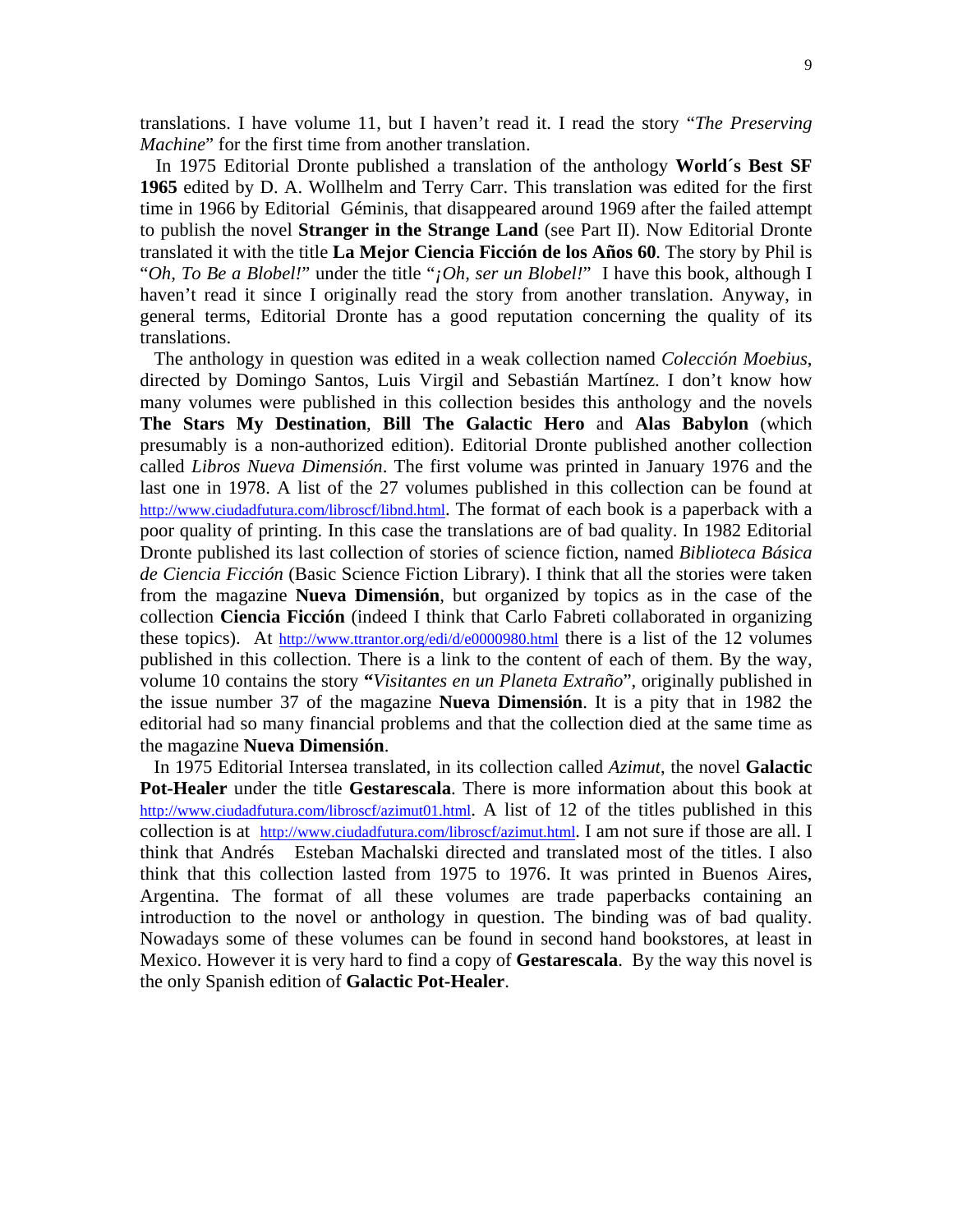

When I read this novel, I like it a lot. It was the first novel by Dick in which I found the topic of the rise of the poor worker. I found this book during a day of depression looking at a second hand bookstore, to avoid thinking in something else. Some scenes trapped me, and turned my mood much better. There are several typographical mistakes although, in general terms, I think the translation is acceptable. It will be a pity to discover that some paragraphs were mutilated. Since then, no other editorial has considered a new translation of this novel. Maybe Editorial Minotauro will do it in 2003.

 In December 21, 1975 Elvio E. Gandonfo published in the Argentinean newspaper *La Opinión Cultural* his essay called "*El Libretista de los Simulacros*" (Simulacra's Bookseller). This is perhaps the first essay dedicated to Philip K. Dick published in Spanish. Elvio is in my opinion the strongest dickian fan in the Spanish community. In one volume of the **Philip K. Dick Newsletter** there is a list of the number of subscribers, divided by its nationality. In the list I remember that there is only one subscriber of Spanish speaking language, from Argentina (no one from Spain or Mexico, despite the fact that Paco Ignacio Taibo II is one of the oldest Mexican fans of Dick, and that the same can be said of Domingo Santos from Spain). I could swear that it was Elvio. His love of Dick was reflected in 1979, as we will see later. He wrote the story "*El Terrón Disolvente*" as a tribute to Dick. However I don't know where and when it was published. I don't know what the above-mentioned essay was about. Perhaps it describes the work of Dick at that time.

The period from 1970 to 1975 is summarized in the following table.

| Ojo Celeste             | Rumeu Editor No. 5. Published in Barcelona, |
|-------------------------|---------------------------------------------|
| (Eye in the Sky, 1957)  | Spain, 1970. Probably a PB.                 |
| "Impostor"              | In the magazine Nueva Dimensión No. 20      |
| ("Importor", June 1953) | (anthology El Fin del Mundo [The End of The |
|                         | World, 1956] edited by D. A. Wollhelm).     |
|                         | Editorial Dronte. Published in Barcelona,   |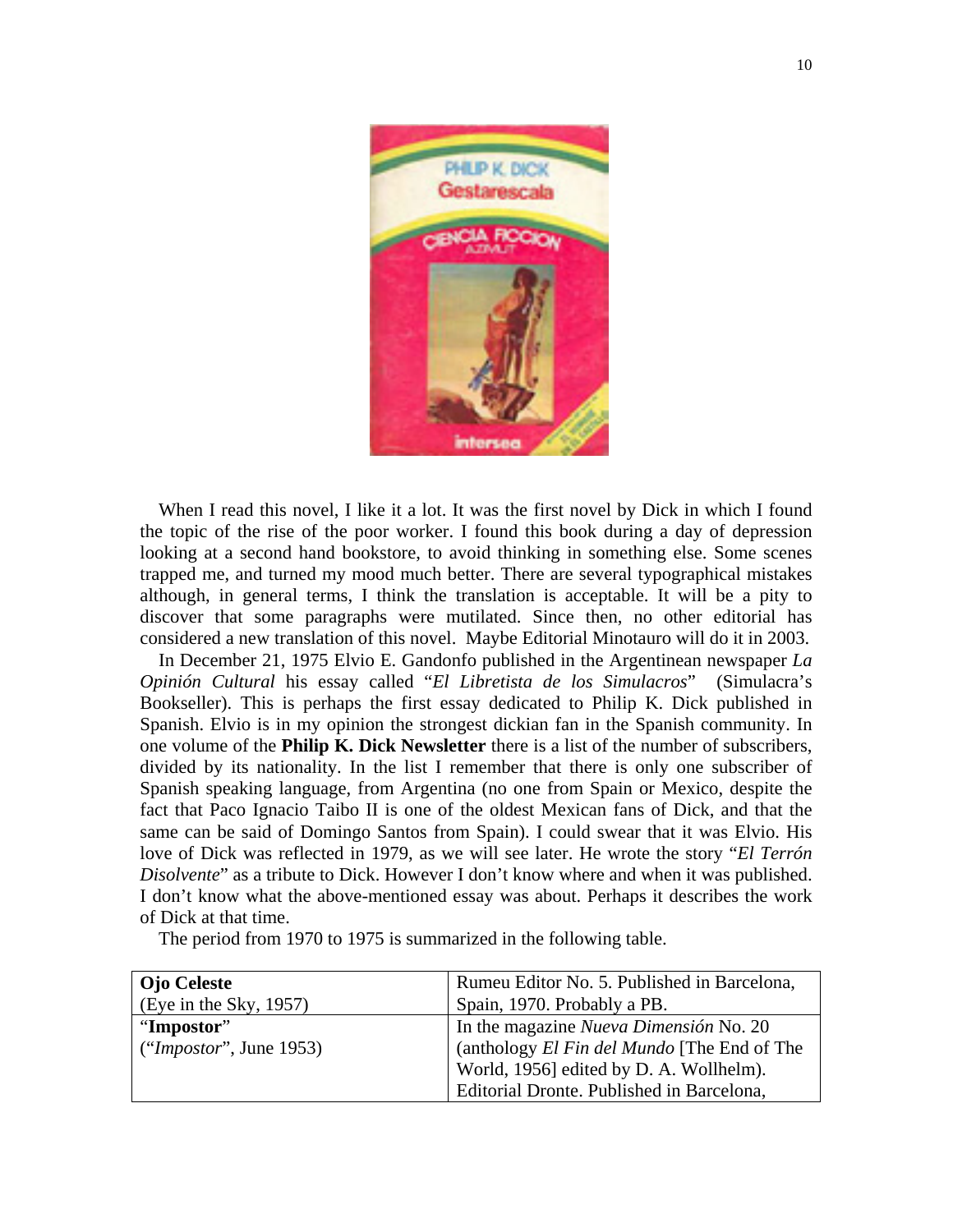|                                                    | Spain. March 1971, TP.                                       |
|----------------------------------------------------|--------------------------------------------------------------|
| "Usted lo Recordará Perfectamente"                 | In the anthology Ciencia Ficción No. 4.                      |
| ("We Can Remember It For You                       | Editorial Brugera, Libro Amigo No. 199.                      |
| Wholesale", April 1966)                            | Published in Barcelona, Spain, 1971. PB, HB.                 |
| "Impostor"                                         | In the anthology Pesadilla Número Tres                       |
| ("Impostor", June 1953)                            | [The Metal Smile, 1968] edited by Damon                      |
|                                                    | Knight. Editorial Novaro. Published in Mexico                |
|                                                    | City, June 1972. TP. Second Translation.                     |
| "Visitantes en un Planeta Extraño"                 | In the magazine <i>Nueva Dimensión</i> No. 37.               |
| ("Planet For Transients",                          | Editorial Dronte. Published in Barcelona,                    |
| October-November 1953)                             | Spain. October 1972. TP.                                     |
| "Los Reptadores"                                   | In the magazine Nueva Dimensión No. 45,                      |
| ("The Crawlers", July 1954)                        | Editorial Dronte. Published in Barcelona,                    |
|                                                    | Spain. April 1973. TP.                                       |
| "Cantata 140"                                      | In the anthology Ciencia Ficción No. 10.                     |
| ("Cantata 140", July 1964)                         | Editorial Bruguera, Libro Amigo No. 257.                     |
|                                                    | Published in Barcelona, Spain. January 1974.                 |
|                                                    | PB. Translated by C. Alemán, I. Roger and R.                 |
|                                                    | García.                                                      |
| El Hombre En El Castillo                           | Editorial Minotauro, Colección Otros Mundos.                 |
| (The Man in the High Castle, 1962)                 | Published in Buenos Aires, Argentina, 1974.                  |
|                                                    | TP. Translated by Manuel Figueroa.                           |
| "Colonia"                                          | In the magazine Nueva Dimensión No. 63.                      |
| ("Colony", June 1953)                              | Editorial Dronte. Published in Barcelona,                    |
|                                                    | Spain. February, 1975. TP. Translated by José                |
|                                                    | Manuel Álvarez Flórez. Second Translation.                   |
| "La Máquina Preservadora"                          | In the anthology Bestiario de Ciencia Ficción                |
| ("The Preserving Machine",                         | [The Science Fiction Bestiary, 1972] edited by               |
| June 1953)                                         | Robert Silverberg. Editorial Emecé, Colección                |
|                                                    | Ciencia- Ficción No. 11. Published in Buenos                 |
|                                                    | Aires, Argentina 1975. PB. Translated by                     |
|                                                    | Thamara Hormaechea.                                          |
| "¡Oh, ser un Blobel!"                              | In the anthology La Mejor Ciencia Ficción de                 |
| ("Oh, To Be a Blobel!",                            | los Años 60 [World's Best SF 1965] edited by                 |
| February 1964)                                     | D. A. Wollheim and Terry Carr. Editorial                     |
|                                                    | Dronte, Colección Moebius. Published in                      |
|                                                    | Buenos Aires, Argentina, 1975. PB. Third                     |
|                                                    | Translation.                                                 |
| <b>Gestarescala</b><br>(Galactic Pot-Healer, 1969) | Editorial Interzea, Colección Azimut. Published              |
|                                                    | in Buenos Aires, Argentina, 1975. PB.                        |
|                                                    | Introduction and translation by Andrés Esteban<br>Machalski. |
| "El Libretista de los Simulacros"                  |                                                              |
|                                                    | Essay by Elvio E. Gandolfo. Published in the                 |
|                                                    | Newspaper La Opinión Pública. Buenos Aires,                  |
|                                                    | Argentina. December 21, 1975.                                |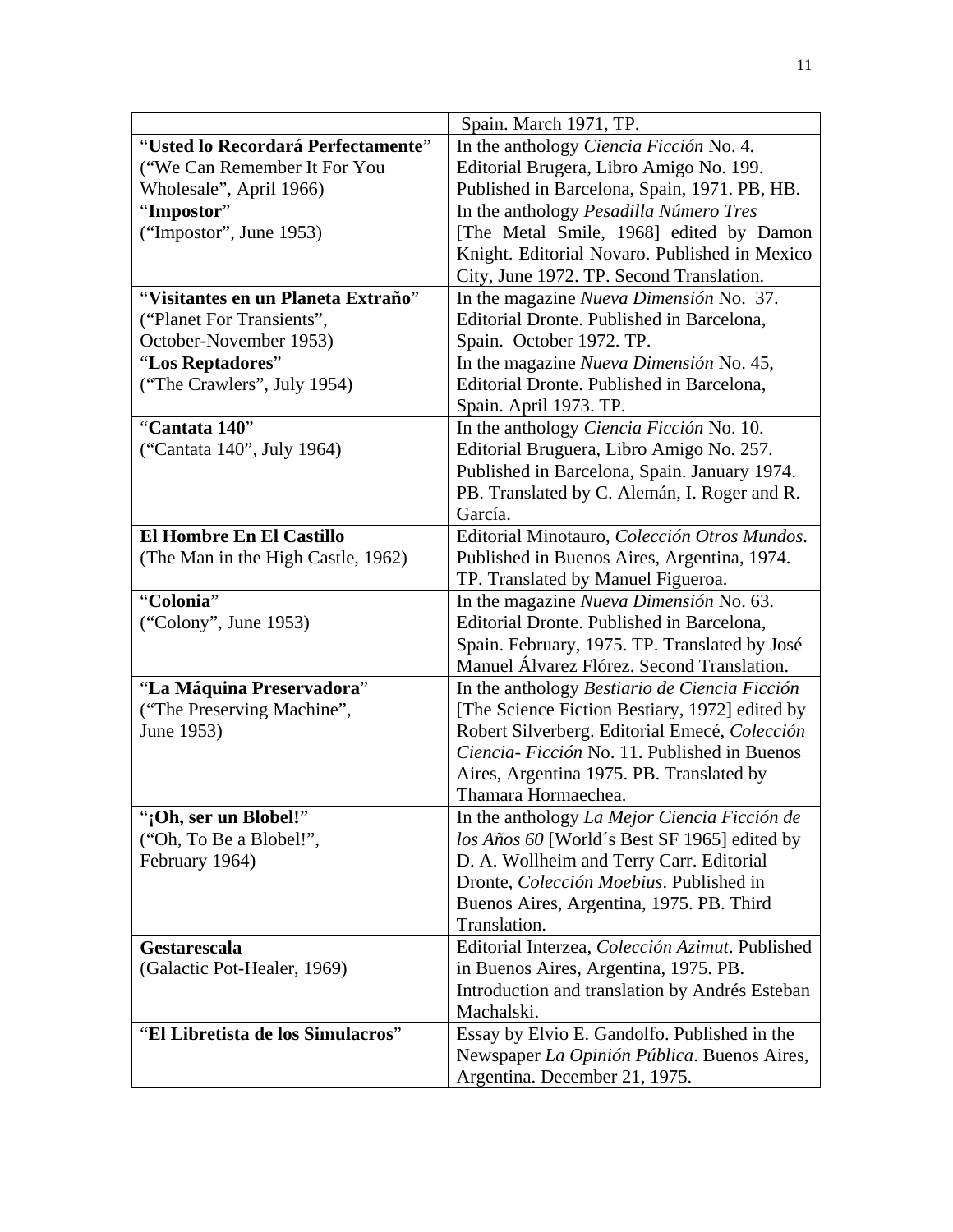#### **(1976)**

 Perhaps 1976 was Dick's year for Spanish speaking readers. In January Editorial Bruguera published in the issue number 20 of its collection **Ciencia Ficción** the story "*The Electric Ant*" under the title "*La Hormiga Eléctrica*". The topic of this volume was "progress and the quality of life". I read the story from this translation and it is of good quality. I don't know if there is a hardback edition of this volume. I think that most of the stories from this volume are taken from the 20<sup>th</sup> anniversary's edition of **The Magazine of Fantasy and Science Fiction**. "*The Electric Ant*" is one of my favorite of Dick's short stories. It was translated again in 1992 and then in 1994. In both cases the translation was published in either a magazine or a fanzine. In 2001 an anthology of stories by Dick, called **La Mente Alien**, was published and contains this story. There is also an unofficial copy of it that can be downloaded from the Internet.

 In issue number 65 of the magazine **Nueva Dimensión** that corresponds to April-May there is an essay by Jaime Rosal del Castillo named "*La Cosa es Así*" (The Stuff is Like This). In it he gives a description of some things that happened during the HispaCon 75 (the most important science fiction convention for people from Spain). In particular Jaime mentioned two things. First the people from the government prohibited the talk "*Science Fiction and Evasion*" by Carlo Frabetti (remember that during this time the Law of Press was still in vogue, although I don't know if this is why the talk was canceled). Second, during a discussion on the subject of utopias, anti-utopias and time-slips, someone talked about the novel **El Hombre en el Castillo**. Then someone else elaborated a bloody critique of this novel by Dick and said that it is full of holes that the author just left throughout. Later someone else observed that Dick was addicted to LSD and that his oeuvre has to be consider from this point of view. Then another one commented that novels like **El Hombre en el Castillo** are merely garbage. The moderator, in a diplomatic way, finished the round table meeting and everybody left the room for lunch.

 In the first issue of the collection *Antología de Ciencia Ficción*, Editorial A.T.E translated the anthology **Other Worlds, Other Times**, edited by Sam Moskowitz and Roger Elwood, under the title **Otros Mundos, Otros Tiempos**. It contains the story "*Piper in the Woods*" translated as "*Flautistas en el Bosque*". There is a list of the issues published by this collection at http://www.ciudadfutura.com/libroscf/ate.html. I think that all such volumes were anthologies of stories. I have a very few of them and I think that the translations are acceptable. There is no table of content in the book **Otros Mundos, Otros Tiempos**. When I found it I started to leaf through it and I saw the story by Dick by accident. Then I kept it with me and I bought it immediately.

 Another anthology, translated in this collection, was called **Maestros de la Ciencia Ficción** (Science Fiction Master's) and consists of 6 volumes. I'm almost sure that one of them contains a story of Dick, perhaps "*Impostor*". Once I saw it but I decided not to buy it since I already had a translation of the story by Phil in it. Some weeks later I returned to this second hand bookstore, but the book was sold. I haven't seen another copy of it since then.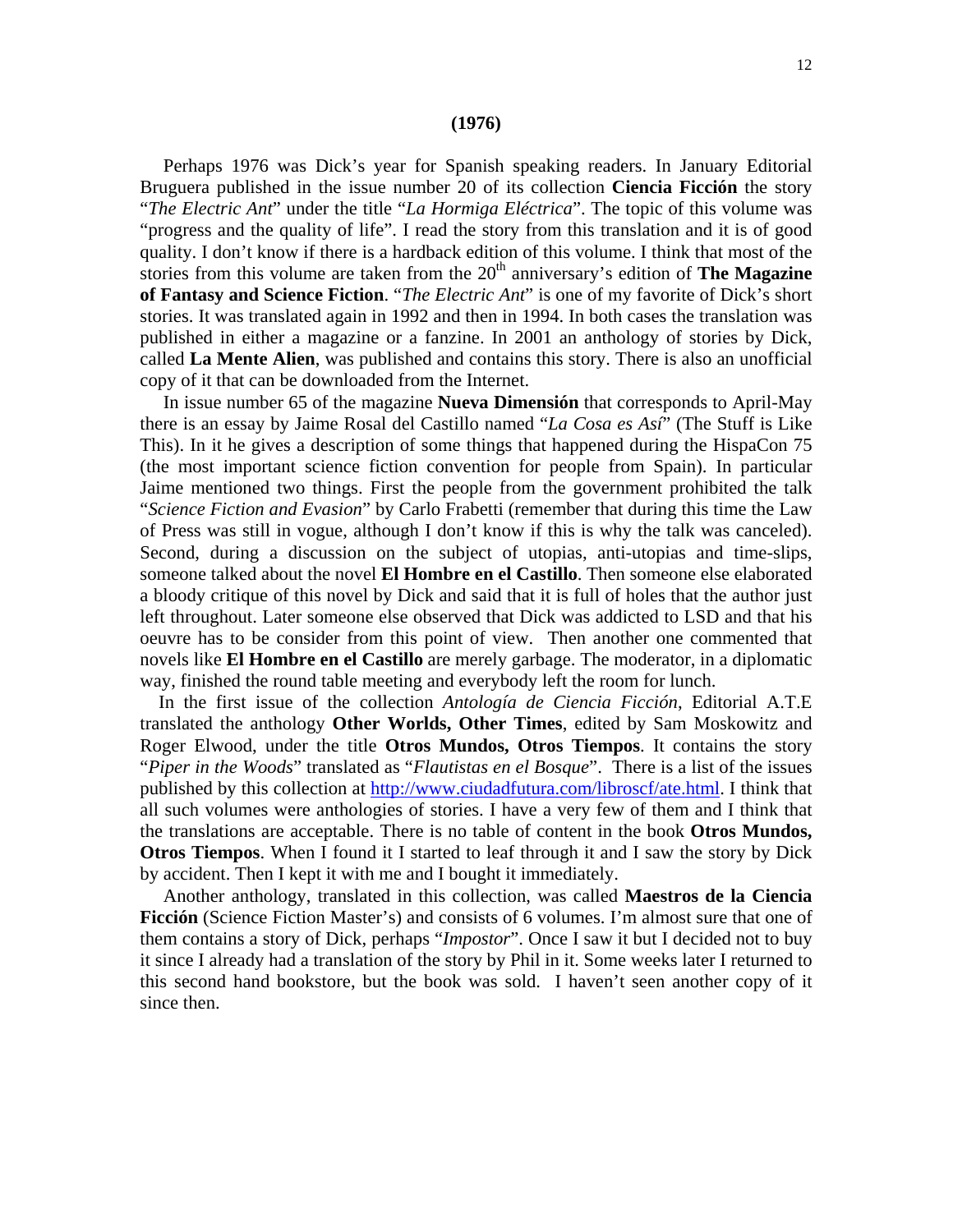

 In May Editorial Dronte published in the issue number 77 of the magazine **Nueva Dimensión**, a translation of the story "*Upon the Dull Earth*" under the title "*Sobre la Melancólica Tierra*". At http://www.ciudadfutura.com/libroscf/nd077.html you can find more information about this book. I read this story from another translation. I'd like to read it again from this translation. However I don't have this volume.



 In June Editorial Dronte published in the issue number 11 of the magazine **Nueva Dimensión Extra**, a translation of the novel **Eye in the Sky**, under the title **Ojo en el Cielo**. At http://www.ciudadfutura.com/libroscf/ndextra11.html there is more information about this book. A list of the 13 volumes published in this collection can be found at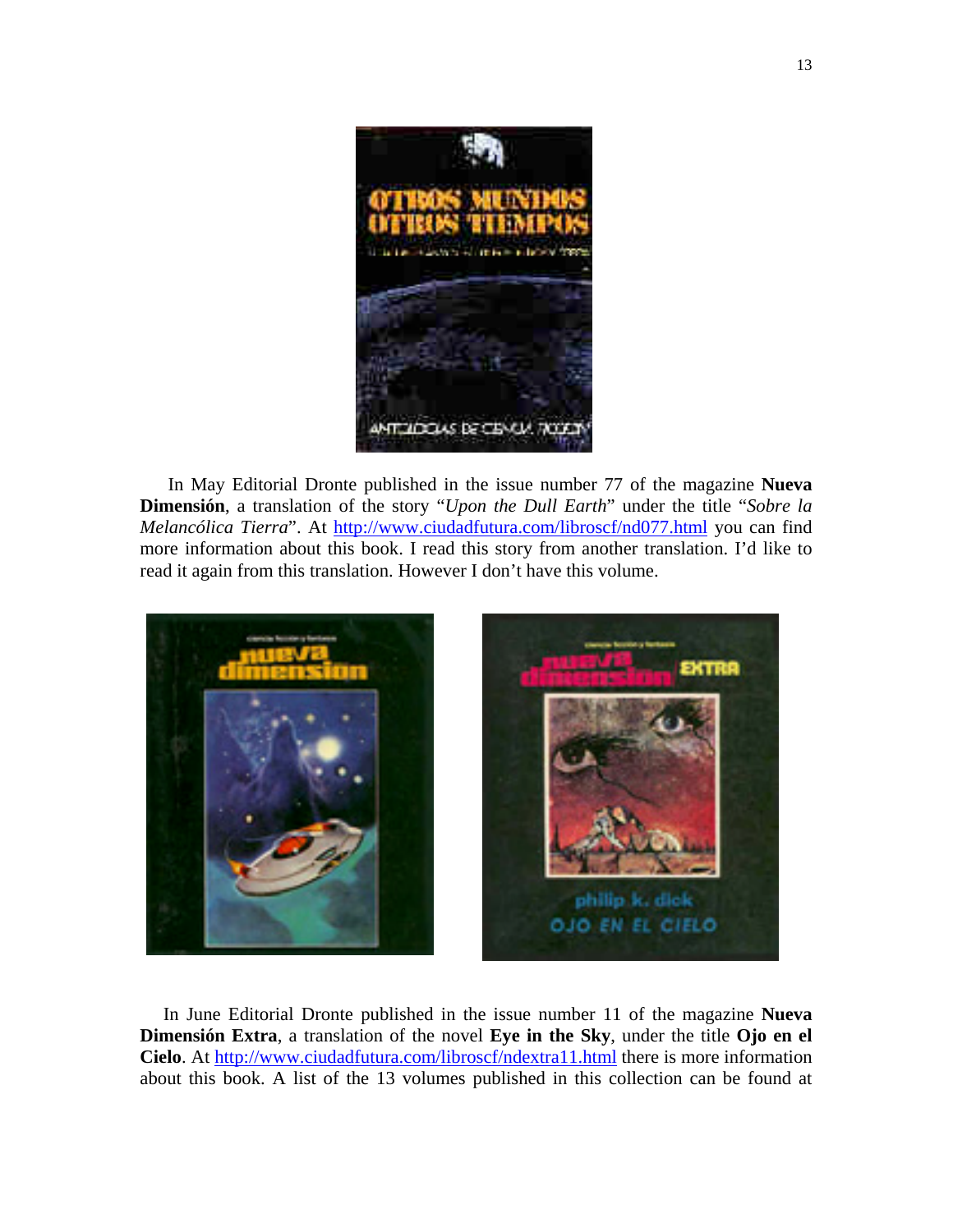http://www.ciudadfutura.com/libroscf/ndextra.html. There is also a link to the content of each volume.

 In 1985 Editorial Orbis published this novel with the same translation. Although I have this edition, I haven't read it since I originally found the translation by Editorial EDHASA in the collection *Clásicos Nebulae*. This is the one I read for the first time. Later I found a copy of the edition by Editorial Orbis that has been in my bookshelf for about two years. I haven't seen a copy of the edition by Editorial Dronte.

 In July Editorial Ultramar published another translation of the anthology **The Science Fiction Bestiary**, edited by Robert Silverberg, under the name **Bestiario de Ciencia Ficción**. It contains the story "*The Preserving Machine*" translated as "*La Máquina Preservadora*". This book was edited in a collection called *Maestros de la Ciencia Ficción*, the same name of the 6 issues published by Editorial A. T. E. I think that this collection is the first published by Editorial Ultramar and that Emili Teixidor directed it from 1976 to 1978. Some volumes of this collection can be found at http://www.ciudadfutura.com/libroscf/maescf.html.



 I haven't read the story "*La Máquina Preservadora*" from this translation. I read it from another one. However I guess that it is of good quality. It may contain some typographical mistakes, as in the case of other collections by this editorial. I think that this translation is better than the one by Editorial Emecé since, in general terms, Editorial Ultramar has a good reputation concerning the quality of its translations.

 In one of the collections named *Infinitum*, Producciones Editoriales published an anthology called **El Tiempo No es Tan Simple** (*Time Is Not So Simple*). I don't know if this anthology was initially edited in English, I think it is a Spanish original. It contains a translation of the story "*The Commuter*" under the title "*El Abonado*". It seems that this book was printed as a hardcover edition. I don't know who edited this collection, how long it lasted and how many volumes were published in the two collections named *Infinitum* (in one of them the books were paperbacks and hardbacks in the other). At http://www.ciudadfutura.com/libroscf/infintu.html, there is a list of the hardbacks and at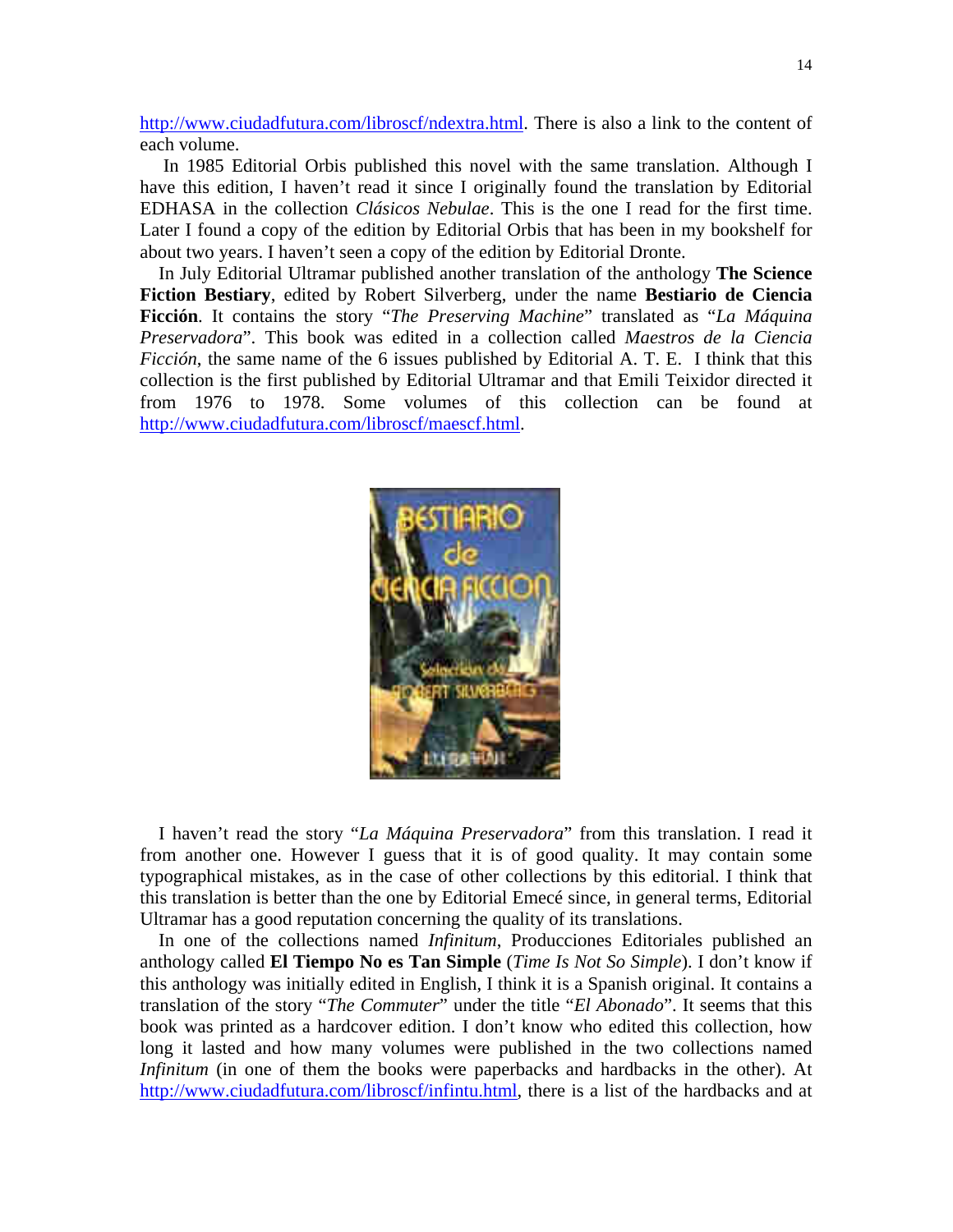http://www.ciudadfutura.com/libroscf/infant.html, a list of the paperbacks. The only volume I have from this collection is **Slan**. The translation is good, but this doesn't imply that the translations of the others are good too.

 Editorial Bruguera published in the issue number 25 of the collection **Ciencia Ficción** some stories from the 25<sup>th</sup> anniversary's edition of the **Magazine of Fantasy and Science Fiction**. In particular the story "*The Pre-Persons*", translated as "*Las Prepersonas*". I read this story for the first time from this translation, which is pretty good. Nowadays it is not easy to find a copy of this volume, and as far as I know there is no hardback edition of it. The cover shows some volumes from that US magazine, just in the same way it was originally published. The second translation of the story "*The Pre-Persons*" was published in 2001 in the anthology **La Mente Alien**. No other story by Dick was published in the collection **Ciencia Ficción** from volume 25.

 Editorial Caralt published a translation of the anthology **The Best Science Fiction of the Year No. 5**, edited by Terry Carr, under the title **Viajeros en el Tiempo**. This anthology contains the story "*A Little Something For Us Tempunauts*", translated as "*Ligeras Acotaciones Sobre Los Temponautas*". This book is the third issue of the anthology *Ciencia Ficción*. The fourth issue was published in October, so perhaps the third was published in September. Luis de Caralt edited this collection from 1976 to 1981, publishing a total of 35 issues. A list of all of them can be found at http://www.ciudadfutura.com/libroscf/antolo.html. All volumes are translations of anthologies originally published in English. I don't know much about the quality of the translation. I guess it is more less acceptable. The format and the quality of the paper are not good. Nowadays it is possible to find some volumes from this collection, but not the ones containing a story by Phil.

 Also in September Editorial Bruguera published a translation of the anthology **Final Stage**, edited by E. L. Ferman and Barry N. Malzberg, under the title **Última Etapa**. It contains the story "*A Little Something For Us Tempunauts*", translated as "*Algo Para Nosotros, Temponautas*". I read this story from this translation, which is pretty good. In the address http://www.ciudadfutura.com/libroscf/novabr01.html there is a list of the content of this anthology.

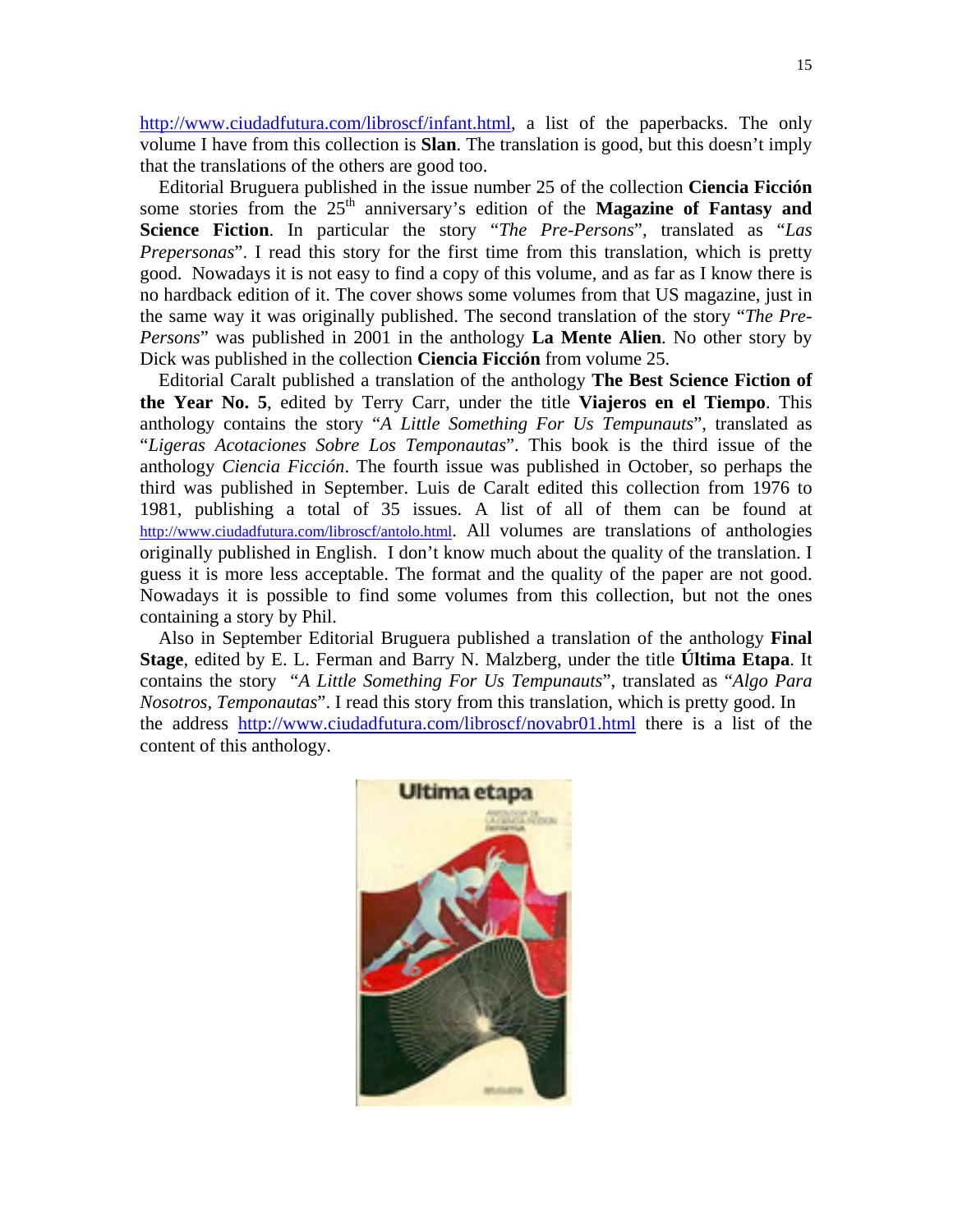Editorial Bruguera edited the collection **Ciencia Ficción**, which is part of a biggest collection named **Libro Amigo** (Friendly Book). In this collection there are both novels and anthologies of stories of science fiction, fantasy and mystery. A sub-collection of **Libro Amigo** consists of four books with stories of fantasy. Another consists of stories by Isaac Asimov together with the **Foundation** saga. One list of the volumes of this big collection can be found at http://www.ciudadfutura.com/libroscf/lamigo.html and another at http://www.ttrantor.org/edi/b/e0000510.html. I'm not so sure if Carlo Frabetti directed all volumes from the collection **Libro Amigo** that lasted from 1971 to 1986.

 Besides the collection **Libro Amigo**, Editorial Bruguera published another collection named *Colección Nova*. Carlo Frabetti directed it from 1976 to 1979. The first volume of this collection is precisely the book **Última Etapa** and the last was published in March 1979. While all the volumes from the collection **Libro Amigo** are paperbacks, the ones from the *Colección Nova* are trade paperbacks, and with nicer covers. The translations are pretty acceptable.

 All the books from the *Colección Nova* starts with an introduction by Carlo, then the novel or anthology was presented and sometimes finished with a small bibliography of the author. The collection published exhaustively novels by Stanislaw Lem (according to Julián Díez this was its principal merit). At http://www.ciudadfutura.com/libroscf/novabr.html there is a list of all the 25 issues published.

 Another collection was named *Colección Naranja* (The Orange Collection). It published some novels by Frederick Pohl (**Gateway** and **Homo Plus**), Paul Anderson, Robert Silverberg, Fredric Brown and Ursula K. Le Guin among others. It lasted only 17 numbers. None of them contains a story or a novel by Dick. Carlo Fabretti also directed it from January 1981 to October 1983. A list of the volumes published in this collection can be found in the address http://www.ciudadfutura.com/libroscf/naranj.html.

 The collection by Editorial Bruguera has an important place in the Spanish literature of science fiction. Some novels or stories can only be found in this collection. Nowadays it is not difficult to find some volumes in second hand bookstores. In general terms, this collection is indispensably for any Spanish speaking science fiction readers, despite the fact that so little by Dick was published (5 stories and one novel). At some moment Editorial Bruguera stopped the publication of the collection **Libro Amigo**. Some of the volumes from this collection were later reprinted by Ediciones B, in a new collection called **Libro Amigo**, directed since then by Miguel Barceló. I'll talk about this collection later.

 As we have seen Editorial Minotauro and Editorial EDHASA dominated the period from the 50's to the 60's followed by Editorial Cénit and Editorial Vértice. During the 70's the situation was different. The period from 1974 to 1976 was one in which many editors were interested in publishing science fiction. For example, Editorial Acervo started a collection of novels in 1974 (the collection **Antología de Novelas de Anticipación** lasted from 1969 to 1974). Editorial EDHASA started its second period in 1975. Editorial Minotauro started its second period too and moved their offices to Spain. Editorial Bruguera started its *Colección Nova* in 1976. Minor publishers like Caralt, A.T.E and Edaf also started in 1976. Editorial Ultamar published novels of science fiction during 1976, although perhaps the first collection started in October 1975 with the publication of **Rendezvous With Rama** by Arthur C. Clarke. Producciones Editoriales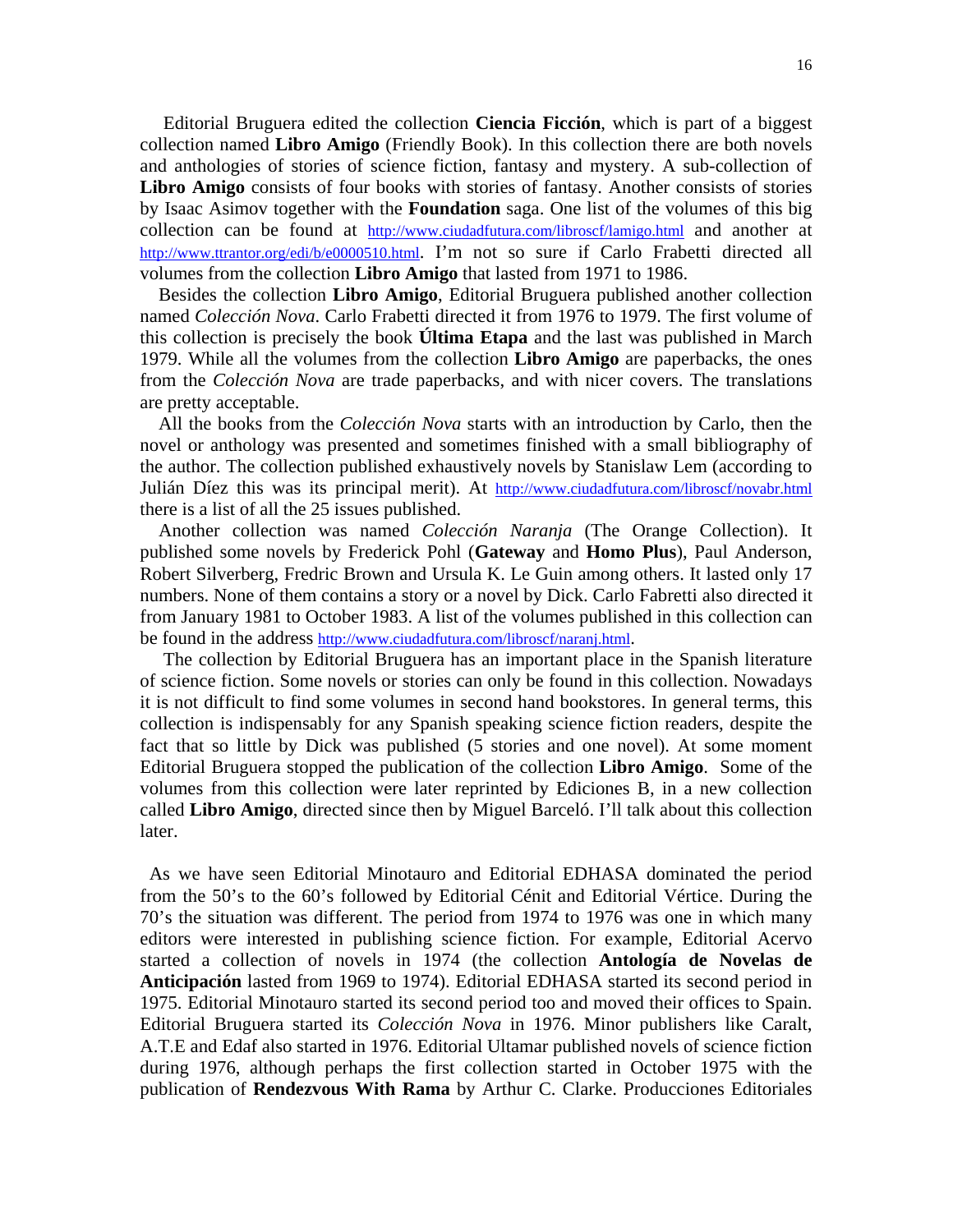also started in 1975 with its collection *Infinitum*. In Argentina the collection by Editorial Intersea started in 1975 and around the same year the collections by Editorial Emecé and Editorial Andrómeda started. In Mexico Editorial Novaro started the publication of its collection *Ciencia Ficción* in 1975. This period was simply the boom of the science fiction in Spanish. The main titles were in most of the cases published by Editorial EDHASA and Editorial Acervo. Indeed such collections were so important that other editorials, like Caralt, A.T.E and Producciones Editoriales, couldn't compete with them and finished out on a limb or were restricted to publish anthologies of stories.

 With respect to all this Julián Díez wrote, in the issue number 19 of the magazine **Gigamesh** published in April 1999, "another editorial started to publish a collection of science fiction in 1976. The novels were considered "minor ones" … However the price of a volume was cheap (the format was a trade paperback, the binding was of very bad quality, the covers were black and with kitsch illustrations) and it survived [although in the opinion of some people including myself, the novels were not as minor as other critics assumed]. It wasn't condemned to the limb". Indeed there are two periods of this collection (and in the second the quality of the collection was much better). We are talking about the collection *Super Ficción* published by Editorial Martínez Roca. The first period was directed Gabriel Salas, Domingo Santos and Eduardo Goligorsky and the second by Alejo Cuervo. The first volume was the novel **Our Children's Children** by Clifford D. Simak, and the second the novel **The Penultimate Truth** by Philip K. Dick, translated as **La Penúltima Verdad** in 1976. In the number 13 the novel **Ubik** was translated with the same name.

 The quality of the translations of **La Penúltima Verdad** and **Ubik** are acceptable, although the covers are horrible. I had to read them carefully because of the binding. If you open the book with too much freedom, then it will turn into a bunch of cards. The same happens with mainly any book from the first period. The novel **Ubik** has been reprinted. Nowadays it is easy to find it. This is not the case for the novel **The Penultimate Truth**, since the edition by Martínez Roca is the only one we have until now, and it is very difficult to find it. As I mentioned before, Editorial Minotauro will publish all the novels by Philip K. Dick. However, recently this publishing house was sold to Editorial Planeta. As far as I know, one of the conditions in this transaction was that Editorial Planeta must publish the novels by Dick, since Editorial Minotauro paid a lot of money for the rights of translation. We will see.

 About the quality of the translations of the work by Dick, in the essay *Philip K. Dick: Las Otras Realidades* (Philip K. Dick: The Other Realities) published in the volume number 145 of the magazine **Nueva Dimensión**, Joan Carles Planells said: "the fact that Dick writes in a simple and clear style implies in principle that he is not an author particularly difficult to translate. The complexity of his subjects has its compensation in the clarity of his phrases and in its simple literary construction, none-the-less effective because of that of course but, on the contrary: such simplicity results in his most overwhelming effectiveness, since it is done without embellishments or exercise of style. Translators should not have, in theory, difficulties with Dick".

 Joan Carles continue his essay saying "I particularly consider very fortunate the translations by Manuel Espín of **Ubik** and Antonio Ribera (a well known personality) of **La Penúltima Verdad**. Jordi Arbonés did a good job too with the translation of **Los Tres Estigmas de Palmer Eldritch** [published in 1979]. Arbonés is a translator who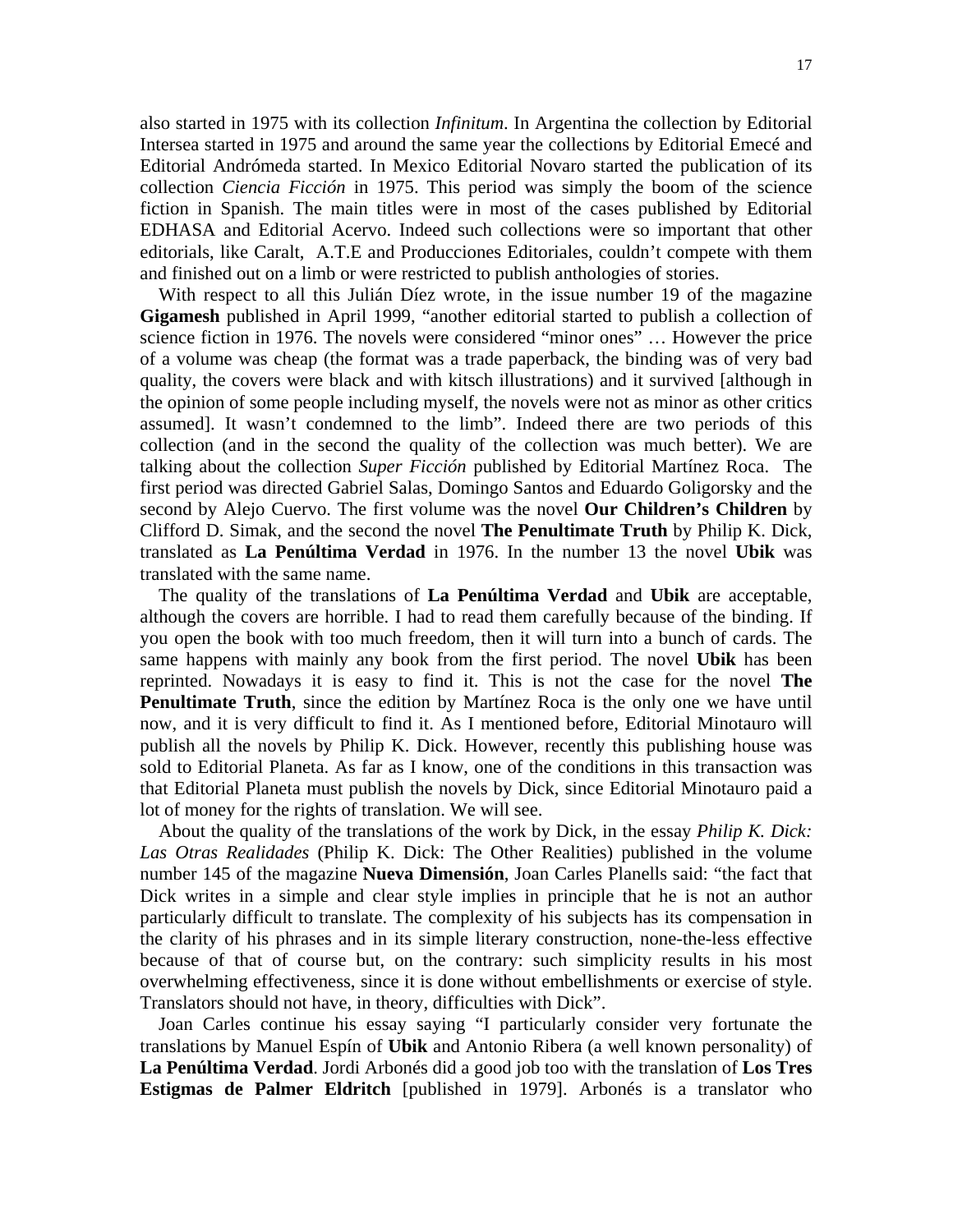specialized in difficult writers, like Henry Miller among others, and circulate the work of many important novelists of that century. On the other hand we must qualify the bad translation of **Muñecos Cósmicos** by the late F. M. Sesén. But that in *Galaxia* [the collection published by Editorial Vértice] was a common problem."

 In number 19 of the magazine **Gigamesh**, Julián Díez said that the collection "*Super Ficción* was mainly specialized in three topics, considered at a first glance as secondary: unquestionable re-editions, unknown authors and anthologies". Concerning re-editions Editorial Martínez Roca published, from Editorial Dronte **The Stars My Destination** by Alfred Bester; from Editorial Géminis **Starship Troopers** by Heinlein. From Editorial Cénit they published the novel **Double Star** (also published by Editorial EDHASA I) by Heinlein. From Editorial EDHASA I they published: **The Puppet Master** (also published by Editorial Verón in the collection *Erus* and then by Editorial Dronte), **Methuselah's Children**, **The Star Beast** and **The Door Into Summer** by Heinlein (that indeed was published for the first time in Mexico, serialized in the collection **Ciencia y Fantasía**); **Way Station** by Clifford D. Simak; **Martians Go Home!** by Fredric Brown; **The Stars Like Dust**, **The Naked Sun**, **The End of Eternity**, **Nine Tomorrows**, and **Earth is Room Enough** by Isaac Asimov. From an extinct collection named *Fantaciencia*, published by Muchnick Editor from 1956 to 1961, Editorial Martínez Roca published the novels **The Time Masters** by Wilson Tucker, **The Haploids** by Jerry Soul, **Dragon's Island** by Jack Williamson and **Pebble in the Sky** by Isaac Asimov. Not all the publications by Martínez Roca of these novels are re-editions but new translations, as far as I know.

 With respect to publication of less known authors, Editorial Martínez Roca edited some novels by Keith Laumer, Gordon Dickson, John Boyd and Jerry Sohl among others. Some of these novels are of poor quality. This is why some critics consider that the collection *Super Ficción* is of much less quality than the ones by Editorial Vértice and Editorial EDHASA in its second period. With respect to the anthologies of stories, around 39 of the 100 volumes are in this category. Some of them are **The Best From Fantasy And Science Fiction 25th Anniversary** by Edward L. Ferman; **Before the Golden Age** by Isaac Asimov: **The Best of Stanley G. Weinbaum** by Stanley G. Weinbaum; **Dangerous Visions** by Harlan Ellison and **The Persistence of Vision** by John Varley. At http://www.ciudadfutura.com/libroscf/supfic.html there is a list of all the volumes published during the first period. The ones that contain either the letter "R" in the left column or the word "Relatos" in the right column are the collections of stories. The last volume of the first period was edited with many financial problems in 1986. I will talk later about the second period of this editorial house.

 Editorial Acervo published in the volume number 11 of its collection to science fiction, a translation of the novel **Flow My Tears, The Policeman Said** under the title **Fluyan Mis Lágrimas, Dijo El Policía**. As it was said before, the first number of this collection appeared in 1974. The collection consists of 101 volumes and from volume 84 some of the novels are of science fiction while most of them are of fantasy. The last volume was published in June 1994. Domingo Santos directed it until volume 43. Some of the best titles were published in this collection. For example by Daniel Keys the novel **Flowers For Algernon** (the first volume of the collection). By Robert A. Heinlein: **The Moon Is A Harsh Mistress**. By A. E. van Vogt: **The World of Null-A** and **The Players of Null-A**. By Frank Herbert: **Dune**, **Dune Messiah** and **Children of Dune**. By John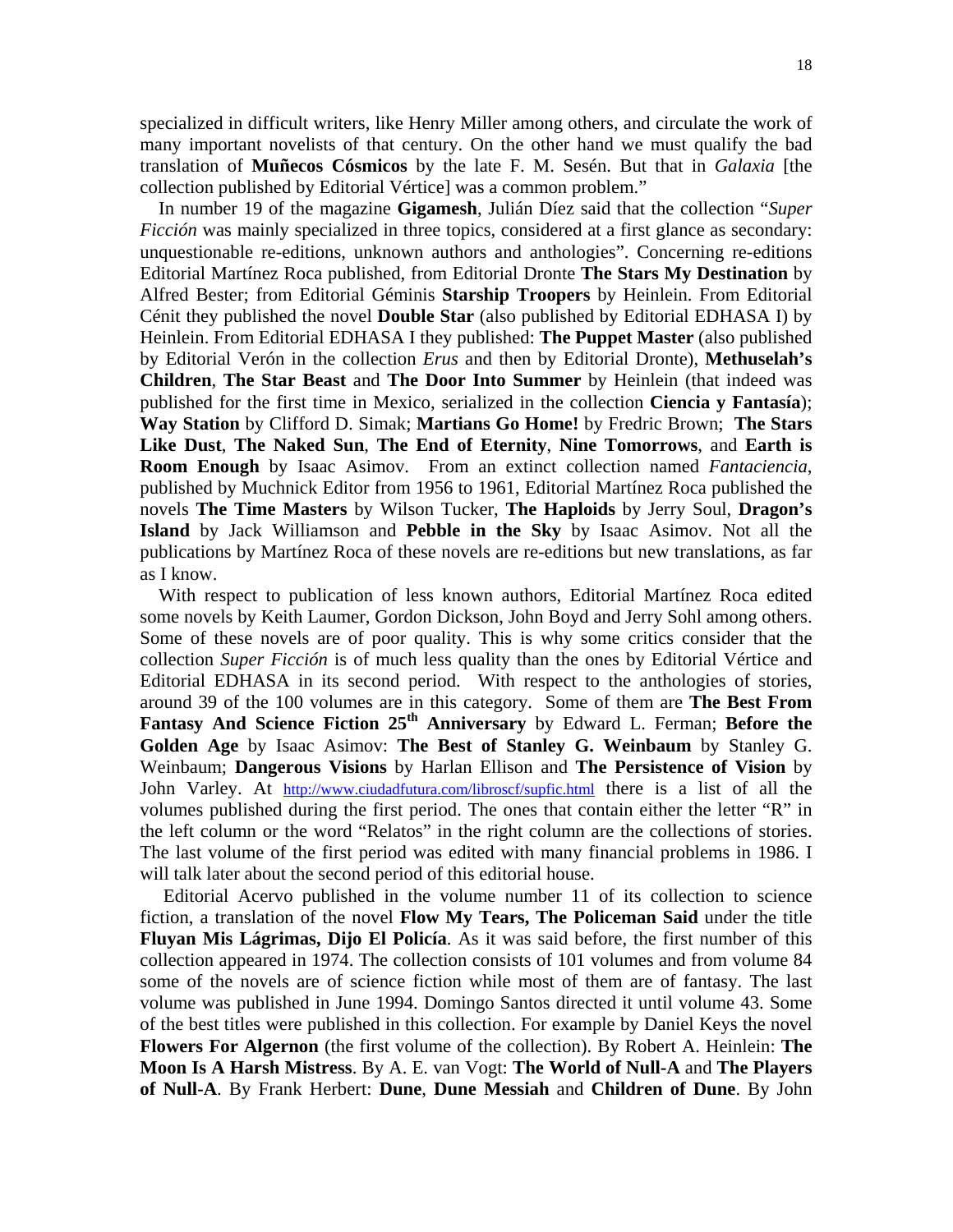## Brunner: **Stand of Zanzibar**. By Philip Jose Farmer: **The Lovers**, **Dare** and **Night of Light**. By Norman Spinrad: **Bug Jack Barron** and by Gene Wolfe: **The Fifth Head of Cerberus**.

 In general terms the volumes of this collection are well translated. However, in the essay dedicated to this collection, published in issue number 20 of the magazine **Gigamesh** (June 1999) Julián Díez said that there was self-censorship in this publishing house (during the days of the Law of Press, self-censorship was indeed harder than the censoring from the people of the government). They used to cut erotic scenes. An example of this can be seen in the translation of the novel **Bug Jack Barron** that is much longer in its original edition. This also happened in the novels **Golconda** by Gabriel Bermúdez Castillo, and possibly in **Dare**, **Night of Light** and **The Lovers** by Philip Jose Farmer (I think that the Mexican edition of the novel **Night of Light**, published before by Editorial Novaro, does not contains similar cuts). Julián also said that the edition of **Dare** is "merely understandable".

At http://www.ciudadfutura.com/libroscf/acercf.html there is a list of all the volumes published in this collection. All of them were hard covers, cloth binding. The first 40 volumes from this collection can be considered by themselves to be serious candidates for the title of all time best collection of science fiction, according to Julián Díez. In 1982 the relations between Ana María Perales the owner of the Editorial Acervo, and Domingo Santos went from bad to worse so Domingo gave up and left the direction of the collection. I think that Ana María directed the rest of the volumes. The selection is irregular, although there are some good titles.

 The translation of **Fluyan Mis Lágrimas, Dijo El Policía** (*Flow My Tears, The Policeman Said*) is acceptable. There are very minor typographical mistakes. In the essay *Philip K. Dick: Las Otras Realidades* Joan Carles Plannels said "it must be said the there is a very serious mistake in the translation of **Fluyan Mis Lágrimas, Dijo El Policía** that although it comes signed by Domingo Santos, it was really alternatively done by three different translators. On page 46 of the edition by Acervo, the third paragraph said: "Sobre una mesa de mimbre, un ejemplar de *Recuerdos de Cosas Pasadas*, de Proust". This phrase, in its right translation into Spanish should really say: "Sobre una mesa de mimbre, un ejemplar de *En Busca del Tiempo Perdido*, de Proust" since this is the novel the character in question is reading. The translator literarily poured the English title of the immortal Proustian work, which is "*Remembers of Past Things*" against the original French title, which is "*A la Recherche du Temps Perdu*" translated in Spain as "*En Busca del Tiempo Perdido*" by poet Pedro Salinas".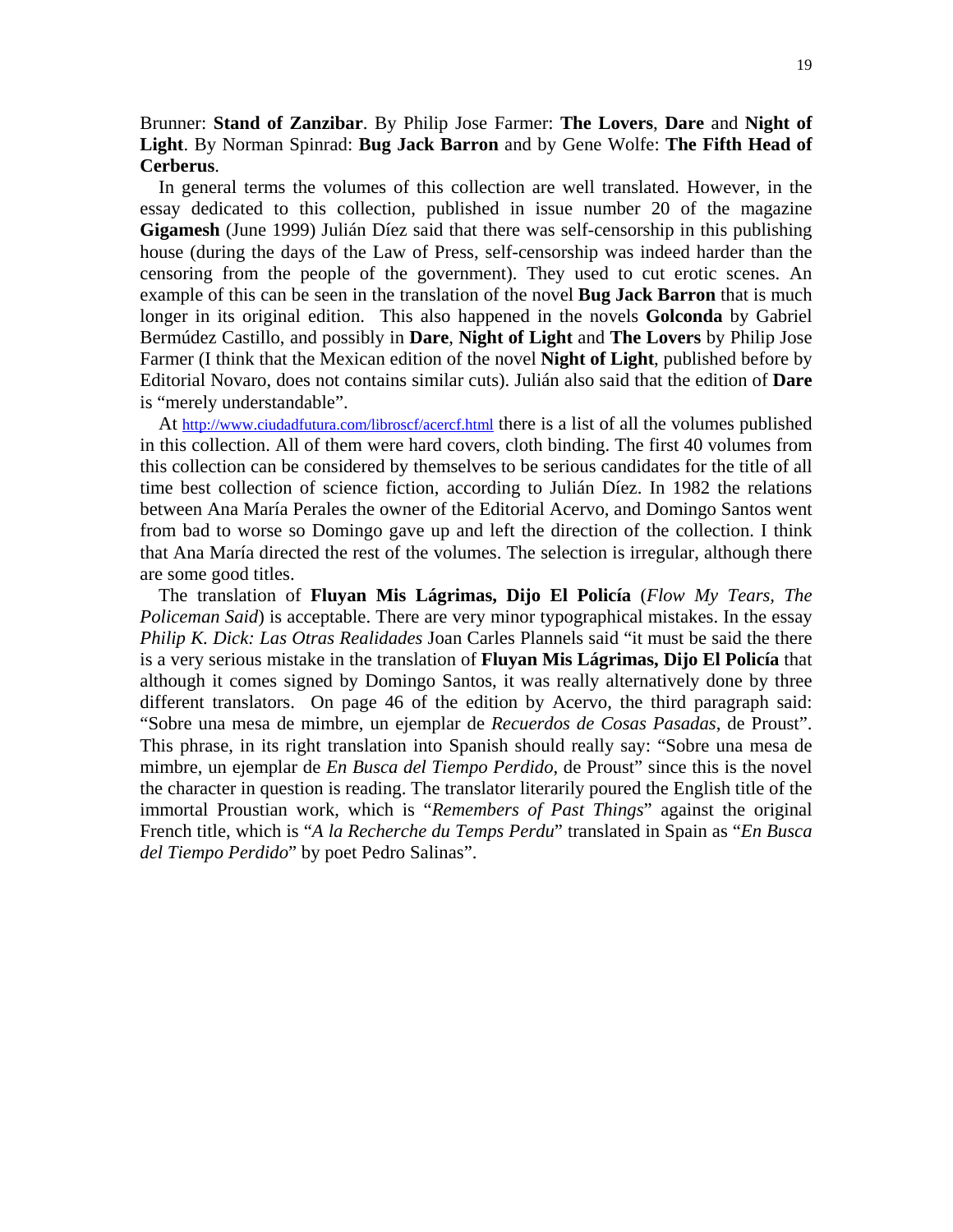

 Nowadays it is very hard to find a copy of it. In issue number 80 of the magazine **Nueva Dimensión**, published in August this novel is reviewed by Jaime Rosal del Castillo. Editorial Acervo translated the novels **Dr. Bloodmoney** and **A Scanner Darkly**. Together with the novel **Flow My Tears, The Policeman Said**, this is all the Dick published in this collection by Editorial Acervo. The novel **Dr. Bloodmoney** was later retranslated by Editorial EDHASA in the collection *Clásicos Nebulae*. In issue number 20 of the magazine **Gigamesh** Julián Díez said that the other two novels by Dick have never been reprinted. This is half true. As we will see later, the novel **Flow My Tears, The Policeman Said** was reprinted and indeed freely distributed by the Government of Mexico, with a different cover. So formally there are only two editions of the novel **Flow My Tears, The Policeman Said**.

 In this year Timerman Editores published in Buenos Aires, Argentina the book **Ciencia-Ficción, La Otra Respuesta Al Destino Del Hombre** (Science-Fiction, The Other Answer to Man's Destiny). It contains a collection of essays, some about the oeuvre of a writer, some about some topics of the science fiction, etc. In this book, Robert Louit said, "the oeuvre by Philip K. Dick forms the most coherent and impressive collection of the modern science fiction". Following the list presented by Julián Díez in the issue number 11 of the magazine **Gigamesh**, it appears the translation of the book **New Worlds For Old** by David Kettener, originally published in 1974. Ediciones Las Paralelas published it in Buenos Aires, Argentina in 1976 with the name **Apocalipsis, Utopía, Ciencia Ficción**. I have this book and I think that Philip is never mentioned in it.

 In the issue number 75 of the magazine Nueva Dimensión there is a translation of the book **Science Fiction: Från Begynnelsen Till Våra Dagar** by Sam J. Lundwall, originally published in 1969. It was published in March with the title **Historia de la Ciencia Ficción**. I don't know if Philip is mentioned in it. The book is part of the above mentioned list of Julián Díez.

This year is summarized in the following table.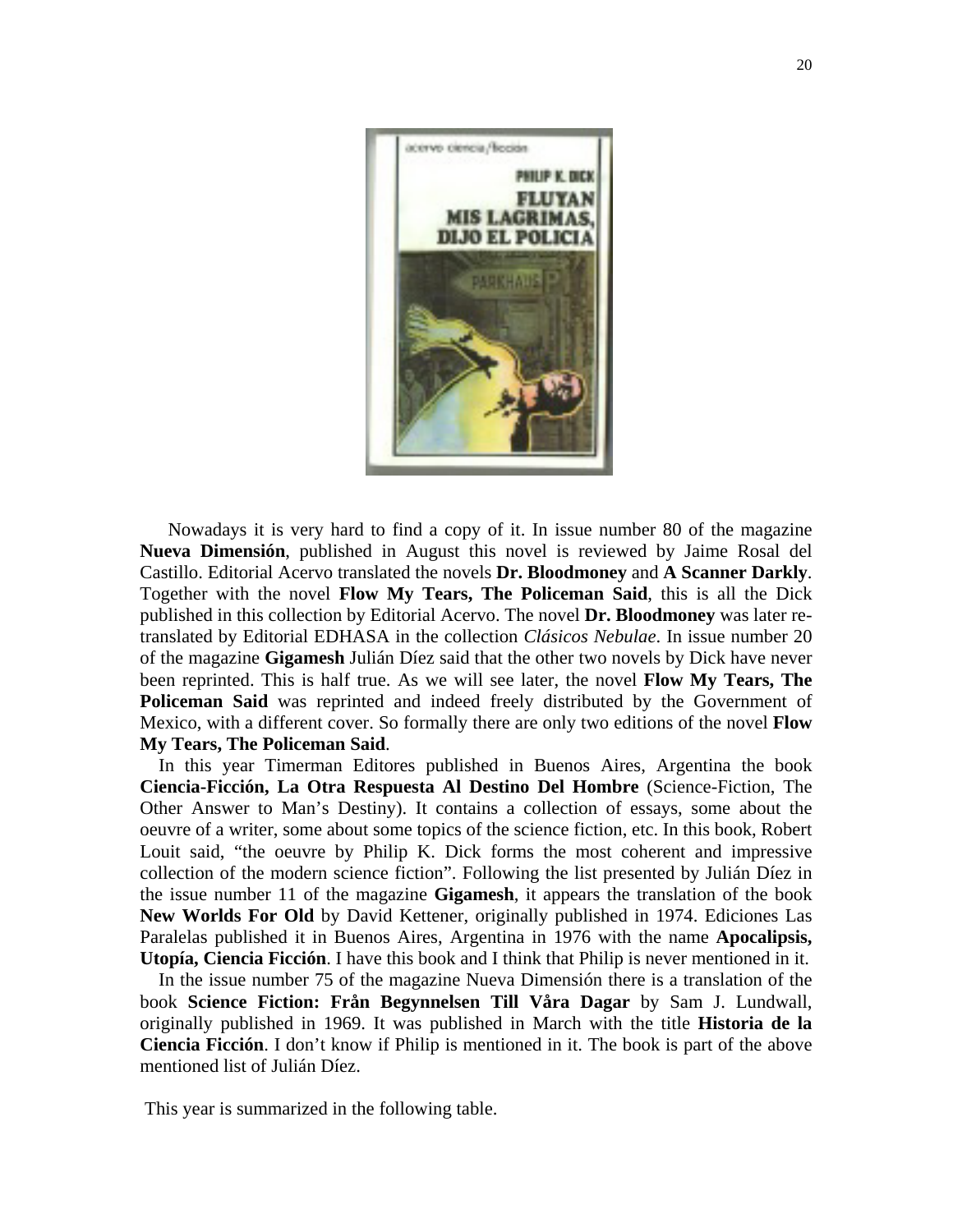| "La Hormiga Eléctrica"            | In the anthology Ciencia Ficción No. 20.                      |
|-----------------------------------|---------------------------------------------------------------|
| ("The Electric Ant",              | Editorial Bruguera, Libro Amigo No. 355.                      |
| <b>Janury 1969)</b>               | Published in Barcelona, Spain. January 1976,                  |
|                                   | PB. Translated by Miguel Jiménez Sales.                       |
| "Flautistas en el Bosque"         | In the anthology Otros Mundos, Otros Tiempos                  |
| ("Piper in the Woods",            | [Other Worlds, Other Times, 1975] edited by                   |
| February 1953)                    | Sam Moskowitz and Roger Elwood. Editorial                     |
|                                   | A.T.E. Antología de Ciencia Ficción No. 1.                    |
|                                   | Published in Barcelona, Spain, 1976. TP.                      |
| "Sobre la Melancólica Tierra"     | In the magazine Nueva Dimensión No. 77.                       |
| ("Upon The Dull Earth",           | Editorial Dronte. Published in Barcelona, Spain.              |
| December 1954)                    | May 1976. TP. Translated by Genoveva Madoz.                   |
| Ojo En El Cielo                   | Editorial Dronte, Nueva Dimensión Extra No.                   |
| (Eye in the Sky, 1957)            | 11. Published in Buenos Aires, Argentina, June                |
|                                   | 1976. TP. Translated by Miguel Blanco. Second                 |
|                                   | Translation.                                                  |
| "La Máquina Preservadora"         | In the anthology Bestiario de Ciencia Ficción                 |
| ("The Preserving Machine",        | [The Science Fiction Bestiary, 1972] edited by                |
| June 1953)                        | Robert Silverberg. Editorial Ultramar.                        |
|                                   | Colección de Masestros de la Ciencia Ficción.                 |
|                                   | Published in Madrid, Spain. July 1976. TP.                    |
|                                   | Translated by Augusto Martínez Torres. Second<br>Translation. |
| "El Abonado"                      | In the anthology El Tiempo no es tan Simple.                  |
| ("The Commuter", September 1953)  | Producciones Editoriales. Colección Infinitum.                |
|                                   | Published in Barcelona, Spain. Perhaps HB.                    |
|                                   | 1976. PB. Second Translation.                                 |
| "Las Prepersonas"                 | In the anthology Ciencia Ficción No. 25.                      |
| ("The Pre-persons",               | Editorial Bruguera, Libro Amigo No. 438.                      |
| October 1974)                     | Published in Barcelona, Spain, 1976. PB.                      |
| "Ligeras Acotaciones sobre los    | In the anthology Viajeros en el Tiempo [The                   |
| Temponautas"                      | Best Science Fiction of the Year No. 5, 1975]                 |
| ("A Little Something For Us       | by Terry Carr. Editoria Caralt. Colección                     |
| Tempunauts", 1974)                | Ciencia Ficción No. 3. Published in Barcelona,                |
|                                   | Spain. 1976, Perhaps in September. PB.                        |
| "Algo para Nosotros, Temponautas" | In the anthology <i>Última Etapa</i> [Final Stage,            |
| "A Little Something For Us"       | 1974] edited by E. L. Ferman and Barry N.                     |
| Tempunauts", 1974)                | Malzberg. Editorial Bruguera, Colección Nova                  |
|                                   | No. 1. Published in Barcelona, Spain,                         |
|                                   | September 1976. TP. Translated by Ignacio                     |
|                                   | Rived and José Luis Yarza.                                    |
| La Penúltima Verdad               | Editorial Martínez Roca, Colección Super                      |
| (The Penultimate Truth, 1964)     | Ficción No. 2. Published in Barcelona, Spain,                 |
|                                   | 1976. TP. Translated by Antonio Ribera.                       |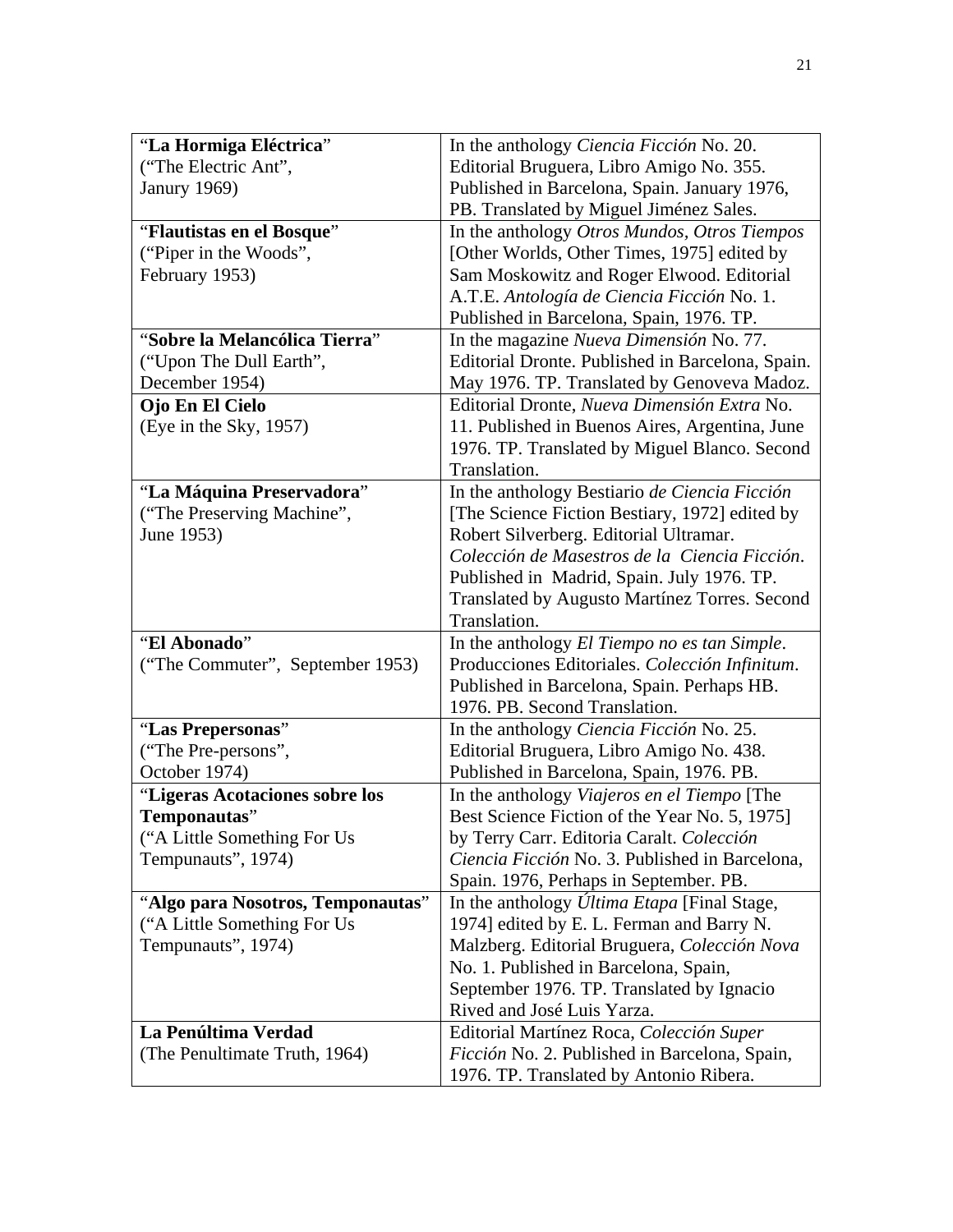| <b>Ubik</b>                    | Editorial Martínez Roca. Colección Super       |
|--------------------------------|------------------------------------------------|
| (Ubik, 1969)                   | Ficción No. 13. Published in Barcelona, Spain, |
|                                | 1976. TP. Translated by Manuel Espín.          |
| Fluyan Mis Lágrimas, Dijo El   | Editorial Acervo, Colección Ciencia Ficción    |
| Policía.                       | No. 11. Published in Barcelona, Spain.         |
| (Flow My Tears, The Policeman) | August 1976. TP. Translated by Domingo         |
| Said, 1976)                    | Santos.                                        |

### **1977-1979**

In January 1977 Editorial Dronte published in issue number 85 of the magazine **Nueva Dimensión** a translation of the story "*The Waterspider*" under the title "*Araña Acuática*". I don't have a copy of it but I guess that the translation is of good quality. By the way, since then this story has not been reprinted or re-translated. A list of the contents of this volume is at http://www.ciudadfutura.com/libroscf/nd085.html.



 In March 1977 Editorial Dronte translated in the issue number 87 of the same magazine the story "*We Can Remember It For You Wholesale*" under the title "*Podemos Recordarlo Todo Para Usted*". Editorial Bruguera previously translated it in 1971. I think that this is a new translation whose quality is as good as the previous one. This story has been re-translated at least four more times and nowadays it is easy to find it in the edition by Editorial Alfaguara. However a collector may prefer to have a translation from either Editorial Bruguera or Editorial Dronte. There is more information about the contents of volume 87 at http://www.ciudadfutura.com/libroscf/nd087.html.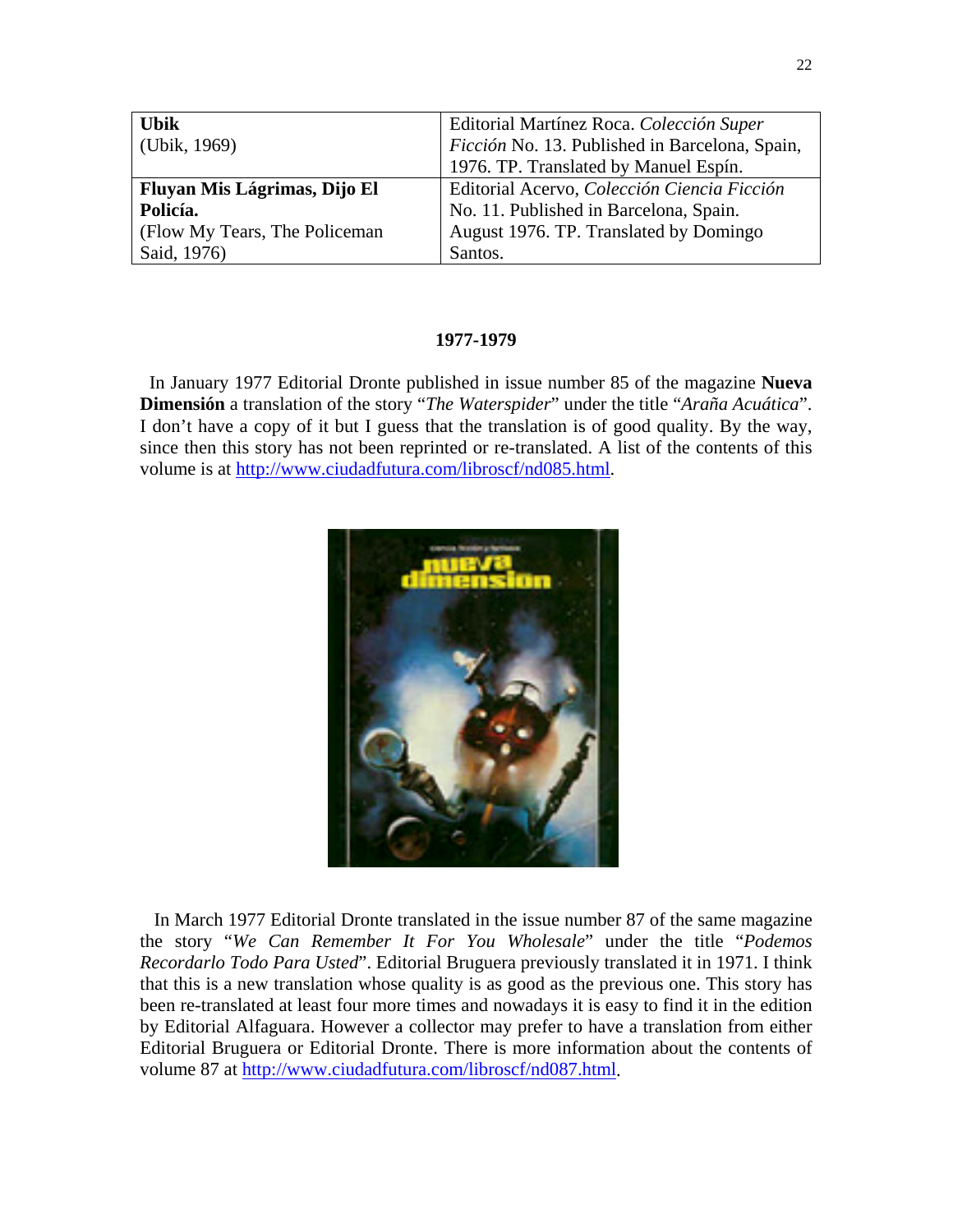

 Another collection of novels by Editorial Acervo was named *Colección Gaudeamus*. In the volume 5, published in 1977, there is an anthology called **Cuatro Pasos Al Futuro** (Four Steps to the Future) by Domingo Santos. It contains a good translation of the story "*Second Variety*" under the title "*La Segunda Variedad*". This translation is definitely much better than the first, published in 1967. I think that Domingo Santos directed the *Colección Gaudeamus* that lasted perhaps from 1976 to 1978, publishing not only novels of science fiction. At http://www.ciudadfutura.com/libroscf/gaudea.html there is a list of the novels of science fiction published in this collection. Some of this, especially the novel **The Tenth Victim** by Robert Scheckley, can be found in second-hand bookstores.

 In the issue number 12 of the *Colección Nova* by Editorial Bruguera, published on May 1977, the novel **Deus Irae** was translated with the same title. This is the only novel by Philip K. Dick (and Roger Zelazny) published in this collection and together with the story "*A Little Something For Us Tempunauts*" it is all by Dick published in the *Colección Nova*. In the book by Levack previously cited, one can find the covers of the first Spanish editions of the novels: **The Man in the High Castle**, **Ubik** and **Deus Irae**. The cover of **Deus Irae** is lean and one of my favorites, from all the covers by *Colección Nova*. In my opinion the translation is acceptable, although I remember once I read an essay about this novel, and it seemed that in such it is said that the translation is not really good. Although the book was reprinted in 1987 and then around 1989 by Ediciones B, nowadays is very difficult to find a copy of it. The book starts with an introduction by Carlo Frabetti.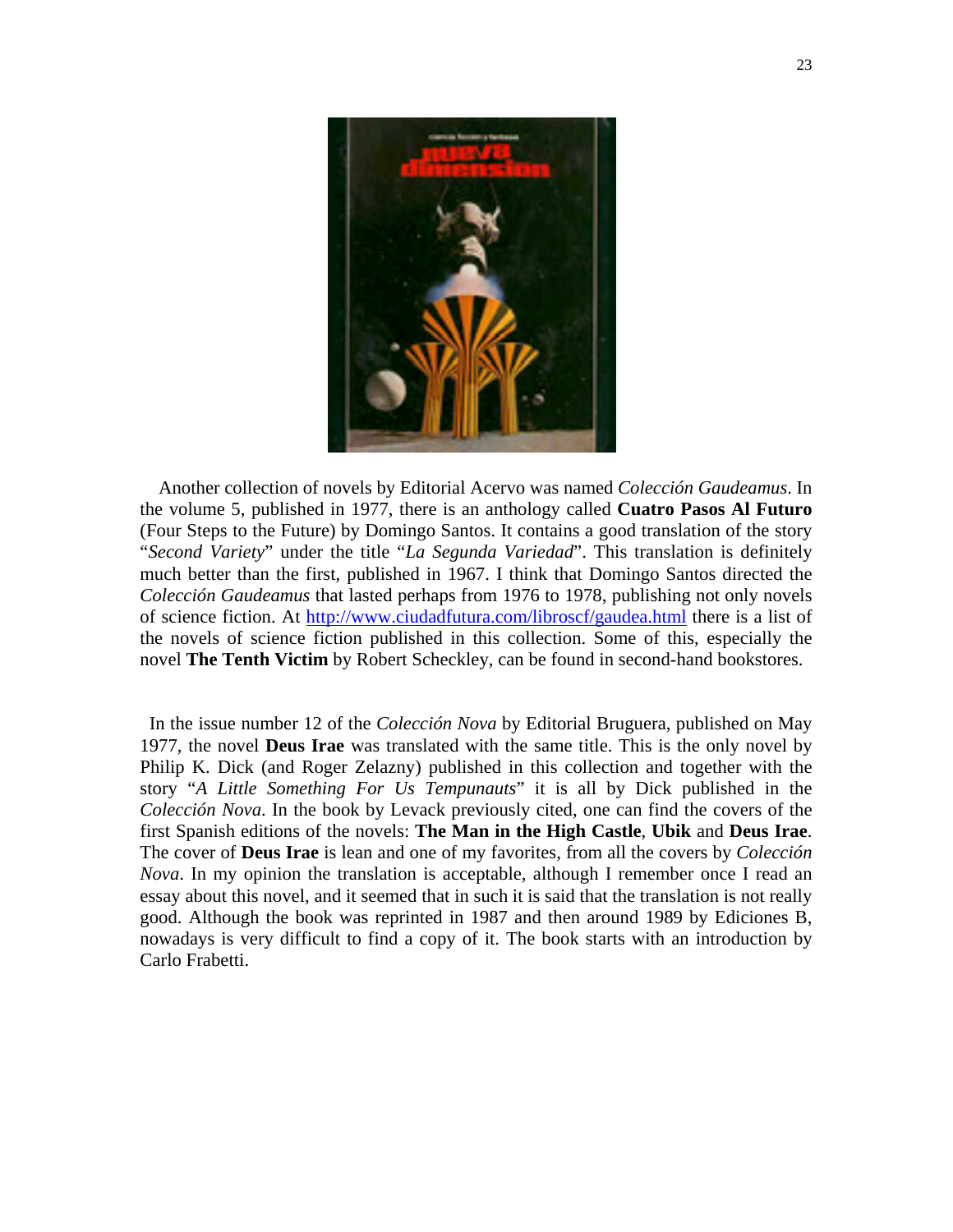

 In October 1977 Editorial Caralt translated the anthology **The Metal Smile**, edited by Damon Knight, under the title **Sonrisas de Metal**. It contains the story "*Impostor*" with the same title. Editorial Novaro previously translated this anthology in Mexico City in 1972 under the title **Pesadilla Número Tres**. I don't know about the quality of the translation. These together with the story "*Ligeras Acotaciones Sobre los Temponautas*" are the only things related to Dick published by Editorial Caralt.

 In 1977 Editorial EDHASA published in the issue number 23 of its *Colección Nebulae II*, a translation of the anthology **The Preserving Machine**. This is formally the second anthology of Philip K. Dick's stories that is translated into Spanish. The first was the anthology **The Variable Man and Other Stories** translated first by Editorial Cénit and then by Editorial EDHASA, *Colección Nebulae I* and divided in two parts (see Part I and II, respectively). The anthology **The Preserving Machine** was also divided in two parts. The first called **La Máquina Preservadora** contains the stories "*The Preserving Machine*", "*War Veteran*", "*War Game*", "*Stand-By*", "*If There Were No Benny Cemoli*", "*Beyond Lies The Wub*", "*Roog*" and "*We Can Remember It For You Wholesale*" under the titles "*La Máquina Preservadora*", "*Veterano de Guerra*", "*Juego de Guerra*", "*Cargo De Suplente Máximo*", "*Si No Existiera Benny Cemoli*", "*Más Allá Yace el Wub*", "*Rug*" and "*Recuerdos Al Por Mayor*", respectively. With the exception of "*La Máquina Preservadora*" and "*Recuerdos Al Por Mayor*", which appear here for the third time, the rest of the stories appear for the first time in Spanish. The second part was published in 1978.

 As we mentioned in Part II, the first collection by Editorial EDHASA lasted from 1954 to 1969. Six years later Francisco Porrúa, the man in charge of Editorial Minotauro, directed the second period of this editorial, from 1975 to 1987, keeping the name *Nebulae* for this collection. The best titles of science fiction together with the favorite authors of Francisco Porrúa, were published in Editorial Minotauro, but the second best titles and his second best authors were published in Editorial EDHASA. The authors that most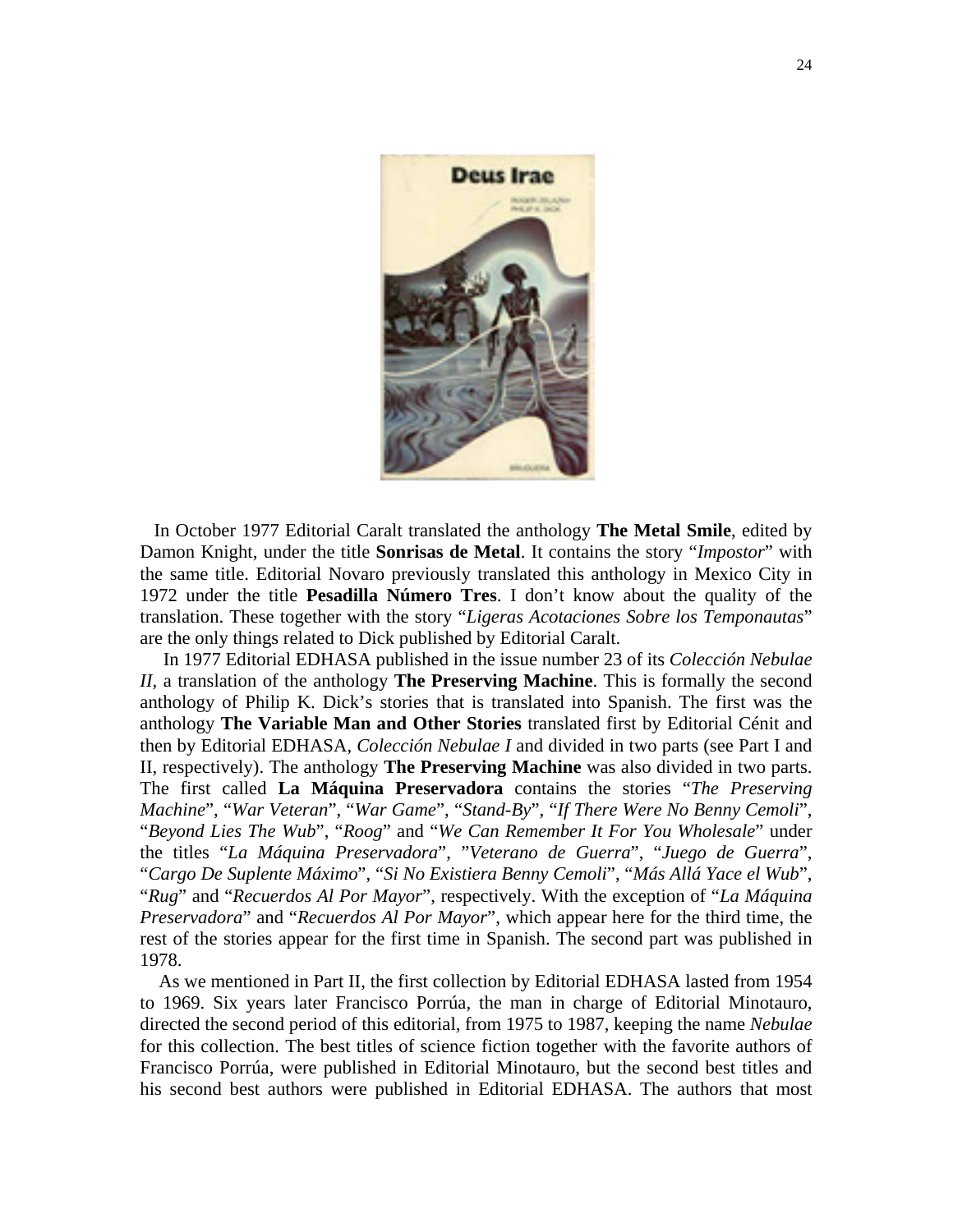constantly appeared in the *Colección Nebulae II* were Brian W. Aldiss (7 titles), Arthur C. Clarke (5 titles), Philip K. Dick (5 titles), Robert Sheckley (4 titles), Joe Haldeman (4 titles), and Joan D. Vinge (3 titles).

 As in the case of Editorial Martínez Roca, Editorial EDHASA published some authors for the first time, and also reprinted some classic novels. In the issue dedicated to this collection, published in the issue number 18 of the magazine **Gigamesh** (in February 1999) Julián Díez said, "the percentage of deceptions offered by Nebulae is perhaps the lowest ever presented by a collection of science fiction [in Spanish]". He also quoted a curious fact. For Spanish speaking science fiction readers "the novel **Dying of the Light** by George R. Martin is an essential title. It is indeed one of the three or four most expensive titles in the second hand market [its price is around the 5,000 pesetas. The edition of the novel **Slan** by Editorial EDHASA, *Colección Nebulae I* is also very expensive]. However this novel does not have the same credit in US". The first edition of this novel was published in 1979, and until this year it was re-translated by Editorial Gigamesh.

 Most of the volumes of *Colección Nebulae II* were reprinted with different covers and different quality of paper (each time better). I have seen three different covers of the anthology **La Máquina Preservadora**. Two of them by Editorial EDHADA, the second one was published in July 1989, while the third by Editorial Sudamericana. I have the first edition by Editorial EDHASA and the one by Editorial Sudamericana. The cover of the first edition is white and it only contains the title of the anthology, in yellow letters perhaps. As far as I remember, no special drawing is on it. The second edition by Editorial EDHASA is expensive in Mexico, and very difficult to find. Its cover is given below.



 In general terms, the quality of the translations of the *Colección Nebulae II* is very good. Now there are not "slight cuts" as in the first period by Editorial EDHASA (see Part II). However it seems that there was still a limitation with respect to the number of pages they were allowed to print. Anthologies like **The Best of Henry Kuttner**, **Nine Hundred Grandmothers** by R. A. Lafferty, **The Many Worlds of Paul Anderson**, **The**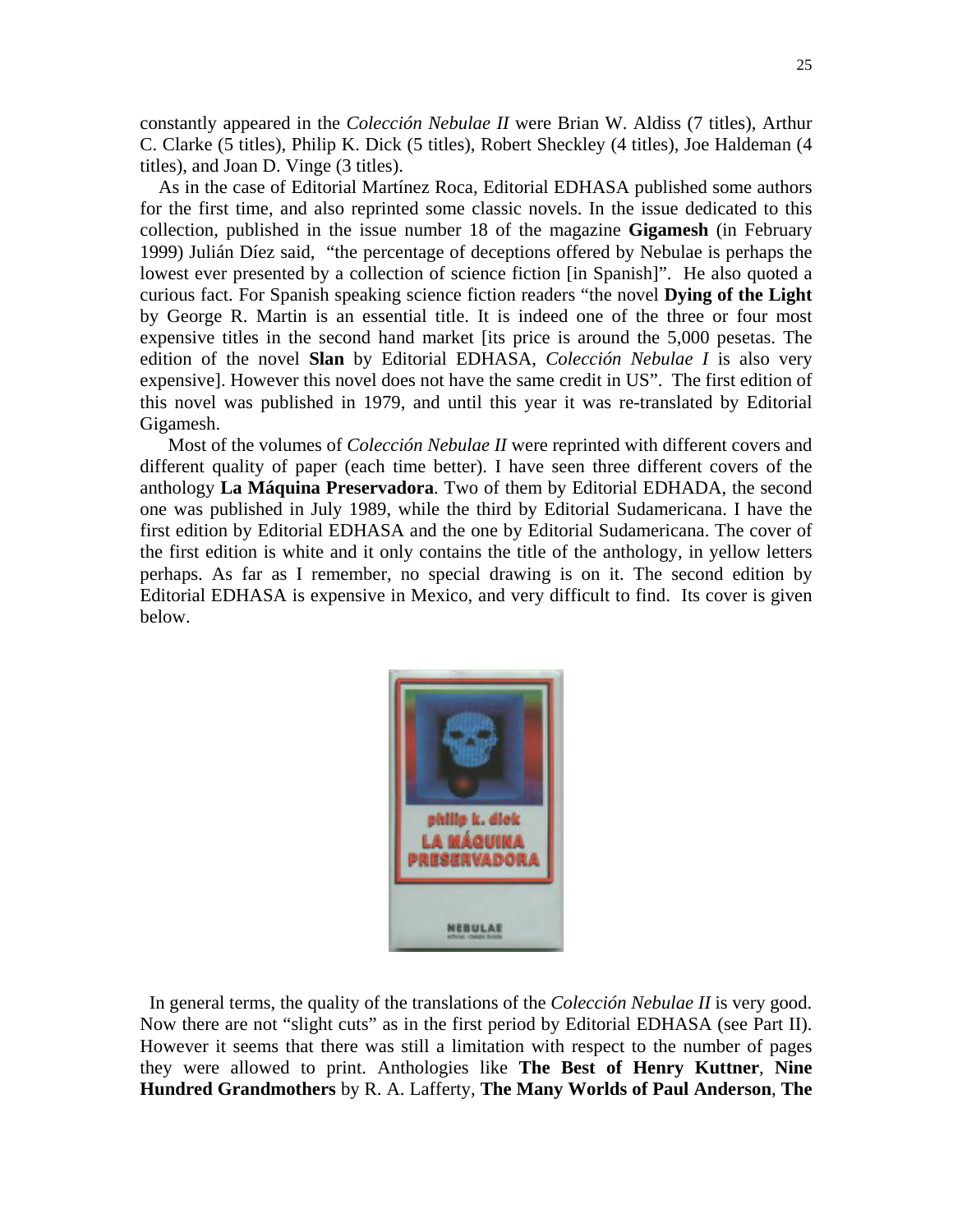**Wind's Twelve Quarters** by Ursula K. Le Guin and **The Preserving Machine** by Philip K. Dick were divided in two parts.

 As we mentioned before the collection died in 1987, although some re-impressions appeared in 1989. It consists of 71 titles and a list of all of them can be found at http://www.ciudadfutura.com/libroscf/nebu2a.html.

 In 1978 Editorial EDHASA published in the issue number 24 of the *Colección Nebulae II*, a translation of the novel **Martian Time-Slip** under the title **Tiempo de Marte**. Editorial Vértice originally translated this novel in 1967. This time the translation is much better although it contains some typographical mistakes. As we mentioned in Part II, this edition starts with the essay **Dick's Maledictory Web: Around and About**  *Martian Time-Slip*, by Brian W. Aldiss, although in no part of the translation does the name appear. Indeed the translation was taken from the UK hardback edition of **Martian Time-Slip** edited in 1976 by New English Library. The cover of this new Spanish edition is red and contains the funny van Vogt's clock. As far as I know this novel has not been reprinted by Editorial EDHASA with a different cover.

 Also in 1978 Editorial EDHASA published in the issue number 26 of the *Colección Nebulae II*, a translation of the second part of the anthology **The Preserving Machine**, under the title **En La Tierra Sombría**. It contains the stories "*Upon The Dull Earth*", "*Oh, To Be A Blobel!*", "*Captive Market*", "*What The Dead Men Say*", "*Retreat Syndrome*", "*Pay For The Printer*" and "*The Crawlers*" translated as "*En La Tierra Sombría*", "*¡Quién Fuera Medubel!*", "*El Cliente Perfecto*", "*Lo Que Dicen Los Muertos*", "*Síndrome De Retirada*", "*El Precio De La Imitación*" and "*Los Reptiles*", respectively. Of all the anthologies by Philip K. Dick that have been translated into Spanish, this is my favorite. It is a big pity that it has not been reprinted. It is very hard to find a copy of it. Some of the stories, like "*Oh, To Be A Bloblel!*" were previously edited but in this anthology the stories "*Captive Market*", "*What The Dead Men Say*" and "*Retreat Syndrome*" appear for the first and last time. Until now no other editorial has retranslated such stories.

 The cover of this book, designed by Nelson Leiva, is blue and contains a dull tree that resembles the skeleton of a person. After three titles by Dick published more or less one after the other, I could swear that more than one reader, knowing that Francisco Porrúa is more a director of authors than of titles, expected more titles by Dick in the near following issues by *Colección Nebulae II*. There was more indeed, but not until volume 53 published in 1981. I will talk about this in the next section.

 The Colección Nebulae was so popular that in Argentina Editorial Sudamericana presented a collection with the same name. However I will name it *Nebulae Sudamericana*. The collection consists of 23 volumes publishing the first in 1977 and the last in 1979. At http://www.ciudadfutura.com/libroscf/nebusud.html there is a list of all these volumes, with links to the covers of practically all of them. Comparing both collections we can say the following: (a) Nebulae Sudamericana edited with a different order the first 25 volumes of Nebulae, with the exception of volumes 2 and 3 of Nebulae; (b) the translations are just the same in both cases: (c) the format of the book is different. The ones by Nebulae Sudamericana are pulps while the others are paperbacks printed in a paper of good quality. Also the design of the covers is different. The ones by Nebulae Sudamericana are so poor, just like the covers by the first period of Editorial Minotauro, really awful. The covers by Nebulae are nicer.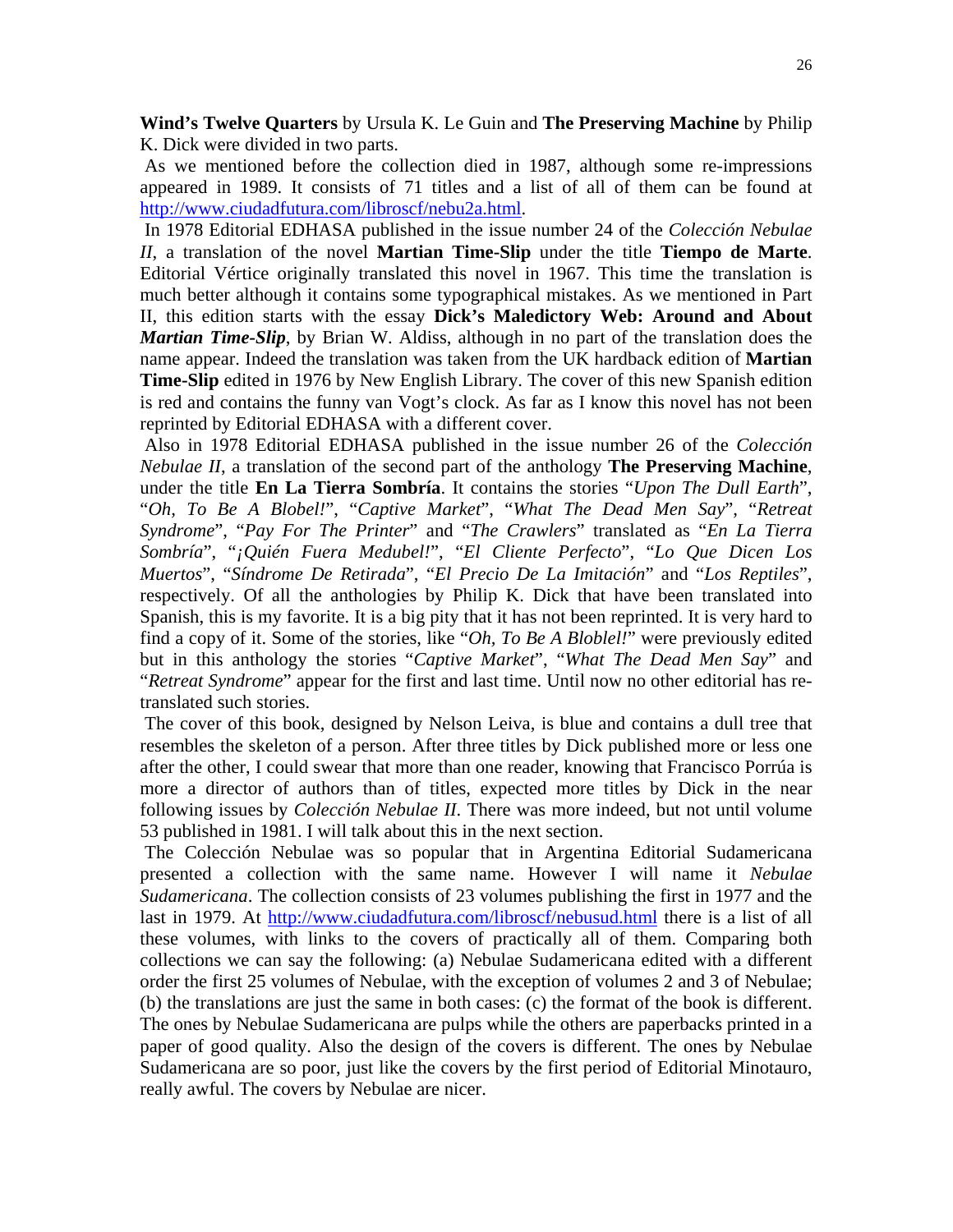

 In 1979 Nebulae Sudamericana published in the issue number 18 the novel **Tiempo de Marte** and in the issue number 22 the anthology **La Máquina Preservadora**. I think that number 24 of this collection was designated to the anthology **En La Tierra Sombría**, but for some unknown reason to me, the collection died just at this moment. A new edition of the novel **Martian Time-Slip** appeared on June 2002, by Editorial Planeta who bought Editorial Minotauro together with the right of publication of all of its books. But, from 1979 to 2001, this novel remained in the status of "a very hard to find" book. The stories "*War Game*", "*Stand-By*" and "*If There Were No Benny Cemoli*" have not been reprinted or retranslated since 1979.

 In the volume 5 of the collection of science fiction and fantasy published by Editorial Lidium in 1979, there is a translation of the anthology **Souls in Metal** edited by Mike Ashley, under the title **Almas de Metal** and contains the story "*Impostor*" translated with the same name. At http://www.ciudadfutura.com/libroscf/fancie05.html there is more information about this book.

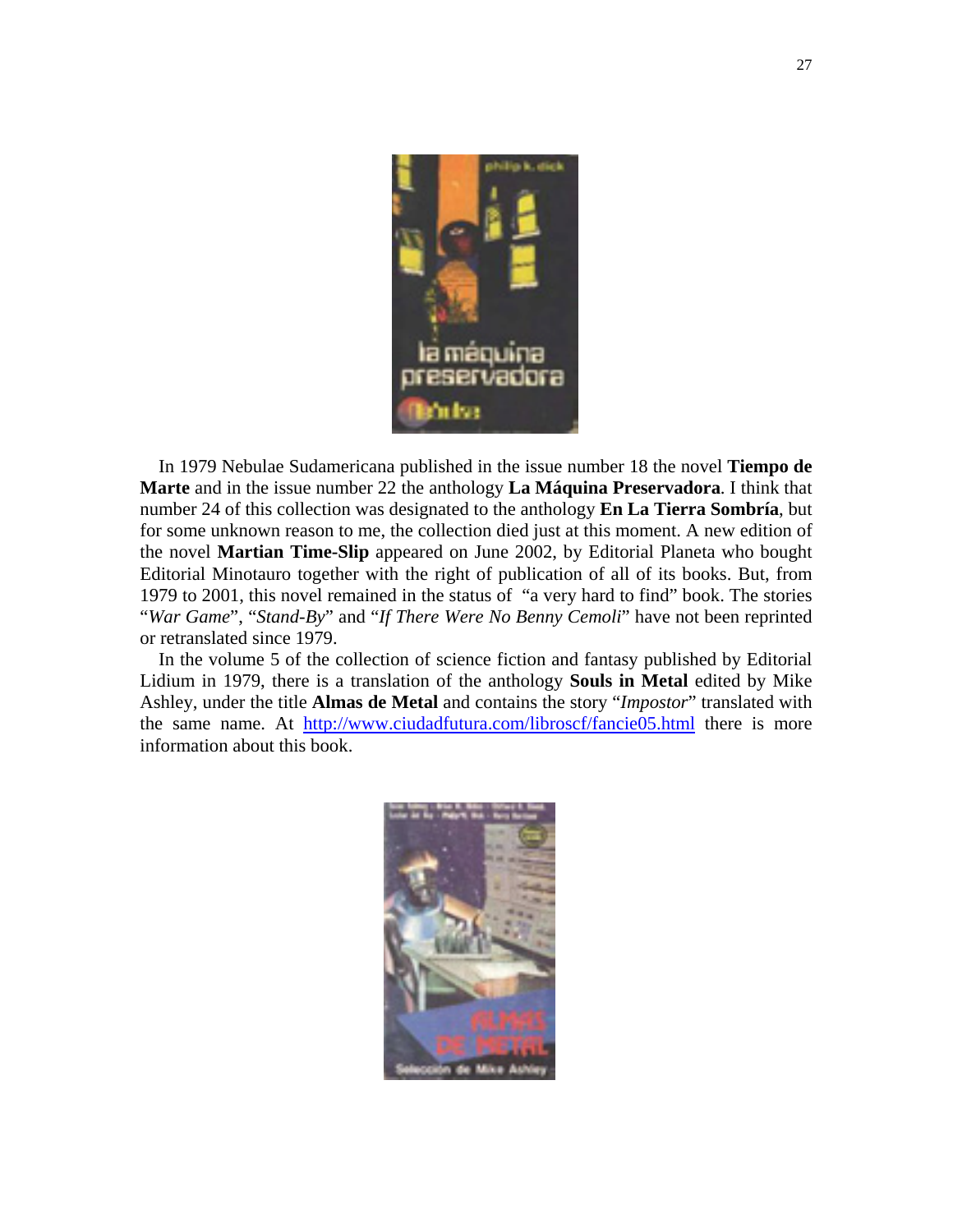Editorial Lidium is one of the minor editorials that appeared during the boom of the science fiction. I don't know who directed this collection. I think that all the stories were published in Argentina with a very bad quality of paper. I don't know about the quality of the translations. As far as I know "*Impostor*" is the only work by Dick published by Editorial Lidium. The collection consists of 14 volumes published from 1979 to 1981 and at http://www.ciudadfutura.com/libroscf/fancie.html there is a list of all of them.

 In the volume number 43 of the collection *Super Ficción* by Editorial Martínez Roca there is a translation of the novel **The Three Stigmata of Palmer Eldritch**. The title in the cover of the book is **Los Tres Estigmas de Palmer Eldrich** and in the interior of the book the title is written as **Los Tres Estigmas de Palmer Eldritch** as it has to be. The translation is good. However I have to declare that I had to read the book more than once. Not because of the translation, but because of such reality cracks in the novel. The cover of this book is the one I like the most, from practically all the covers by *Super Ficción*. It contains the hand of Palmer Eldritch and his three stigmata. Although there is more by Dick published by Editorial Martínez Roca, no other novel by him appears during the first period of the collection *Super Ficción*.

 It is a pity that since 1979 this novel has not been either reprinted of re-translated. The good news is that perhaps Editorial Editorial Planeta will do it this year. As with the other titles in this collection it is extremely hard to find a copy of this novel. Once I found a copy of it before I went to a congress of science fiction in Mexico. I showed it to some friend and he wanted to buy it immediately. He was so excited. Then others started to hear about it and ask if I really have a copy of this novel with me. I had to say that it wasn't true, sorry.



 In the issue number 115 of the magazine **Nueva Dimensión**, published in September 1979, Emilio Sierra commented on this novel.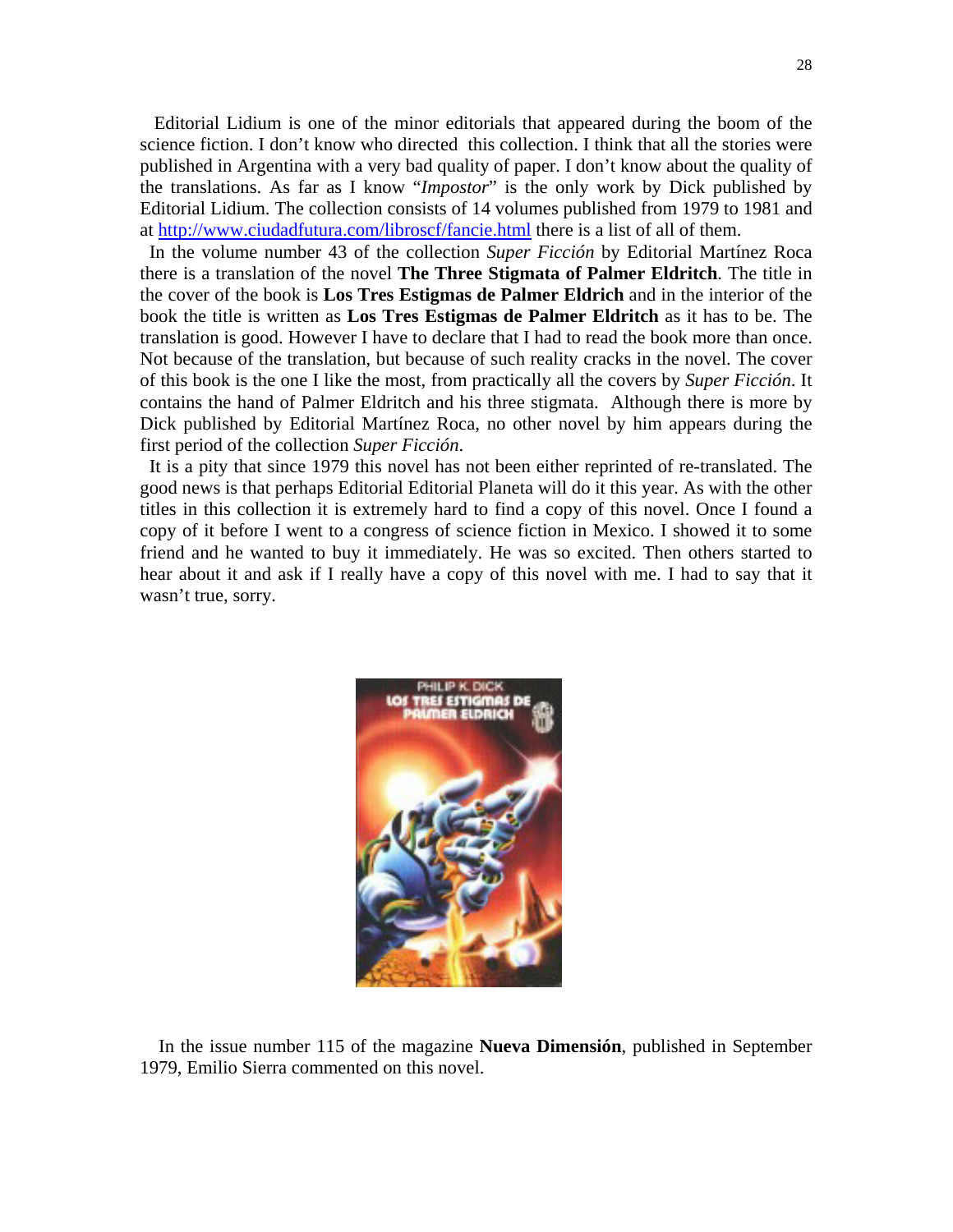In the volume 43 of the collection of science fiction by Editorial Acervo the novel **Dr. Bloodmoney or How We Got Along After The Bomb** was translated in 1979 under the title **Dr. Bloodmoney, O Como Nos Las Apañamos Después De La Bomba**. This translation corresponds to the original edition of the novel, before it was revised by Dick in 1980 (where he included an afterword). I haven't read this translation. Once I found it, in 2001, in a second hand bookstore, so hidden that I don't know how I recognized it being quite far from it. Then I said that I wanted to buy it. There was no price in the book and because of this the girl in charge said that she cannot sell it. After talking with the owner of the library, and waiting for more than half an hour, he put a price in it and then I bought it. However I haven't read it since years before I found the other translation of this novel, published in 1988. This is the one I read and the quality of it is very good. I assume that the translation of the edition by Editorial Acervo is also good. The cover is the same as the 1976 cover by Ace. Indeed I think that Acervo translated this novel from precisely this US edition.

 In the volume number 9 of the collection of science fiction published in November 1979, Editorial Adiax published the anthology called *Fénix I*, edited by Jorge Antonio Sánchez. In the issue number 29 of the magazine **Gigamesh**, published in March 2001, Julián Díez said that Jorge Antonio is one of the most interesting experts in fantastic literature that have directed collections for the Hispanic language. Jorge Antonio is from Argentina and in that country he started the direction of the collections *Más Allá Ciencia Ficción* and *El Golem Literatura Fantástica* in 1975, both published by Editorial Andrómeda. The format of such books is a trade paperback with a very bad quality on the binding. Such collections are considered minor ones. They are not even mentioned in the essay *La Ciencia Ficción en la Literatura Argentina* published by Luis Pestarini in the issue number 28 of the magazine **Gigamesh** (December 2000). Julián Díez dedicates only one line to this collection. Twelve of the fourteen titles edited in the collection *Más Allá Ciencia Ficción* are anthologies of stories. The most interesting ones are the anthologies **Strange Relations** edited by Philip Jose Farmer and **Universe** 1, 2 and 3 edited by Terry Carr. At http://www.ciudadfutura.com/libroscf/masall.html there is a list of the volumes from this collection..

 In the collection *El Golem Literatura Fantástica* the title **Flatland** by Edwing A. Abott appeared in 1977. For a long time this was the only edition in Spanish of this book, until it was re-translated in 2001. A list of 8 titles published in this collection, can be found at http://www.ciudadfutura.com/libroscf/golem.html. One of these titles is the anthology **New Worlds of Fantasy** edited by Terry Carr. Both collections by Editorial Andrómeda died in 1978. In 1979 Jorge Antonio Sánchez started the direction of the collection *Fénix* edited by Editorial Adiax. In a sense this collection is a continuation of the previous ones. Indeed the first volumes are the anthologies **New Worlds of Fantasy** 1, 2 and 3 edited by Terry Carr. Parts 4 and 5 of the anthology **Universe** by Terry Carr were edited in this collection in 1982. The anthology **Strange Relations** was also reprinted here.

 Some titles of this collection were edited in Argentina, while others in Spain. I think that the only title published in 1979 was the anthology *Fénix I*. In the introduction of it Jorge Antonio Sánchez said that the purpose of this anthology is to present stories by authors from English and Spanish speaking countries. Jorge Antonio also said that in each volume there is going to be a special section, dedicated to a particular author or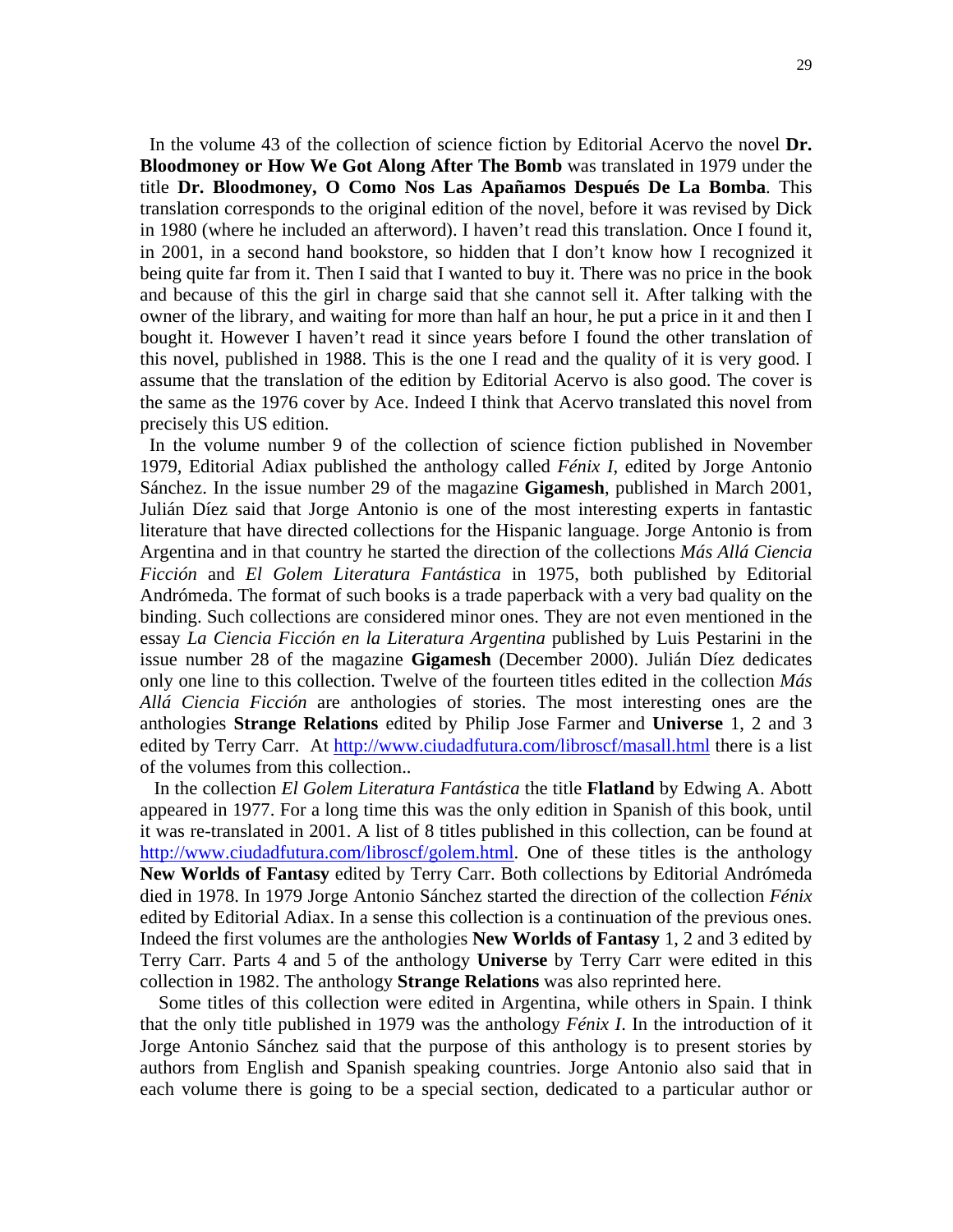personality. However presumably there are only three books named *Fénix*. The anthology *Fénix II* was dedicated to Albert Einstein and among a series of irregular stories it presented an essay by Guillermo Boido dedicated to Einstein. I am not sure if the anthology *Fénix III* was published and if so, to whom it was dedicated. The anthology Fénix *I* is much better. It presents two good stories, one by Frederick Pohl and Cyril Kornbluth and the other by Silverberg. There is also a story by Angelica Gorodisher (representing the Spanish speaking part) and a special section, organized by Elvio E. Gandolfo, *dedicated to Philip K. Dick*.

*Fénix I* is formally the first anthology dedicated to Philip K. Dick, for the Spanish speaking community. The special section starts with a picture of Dick followed by a small biography in which his full name is written as Philip Kendred Dick, instead of Philip Kindred Dick. Then there is an essay named "*La Voz de Dick*" (Dick's Voice) compiled by Elvio E. Gandolfo. It presents for the first time parts of the following:



- 1. The interview to Phil directed by Arthur Byron and originally published in **Vertex** No. 6, 1974.
- 2. The interview to Phil directed by Patrice Duvic and originally published in **Magazinne Littéraire**, 1973.
- 3. The part named **Afterthoughts by the Author**, written by Dick and originally published in the anthology **The Best of Philip K. Dick**, 1977.
- 4. The interview with Phil directed by Daniel De Prez originally published in **The Science Fiction Review** No. 19, 1976.

 Elvio took the information from the previous cited sources and organized it as an essay. One indeed has the impression that Philip is speaking all the time. Only part of the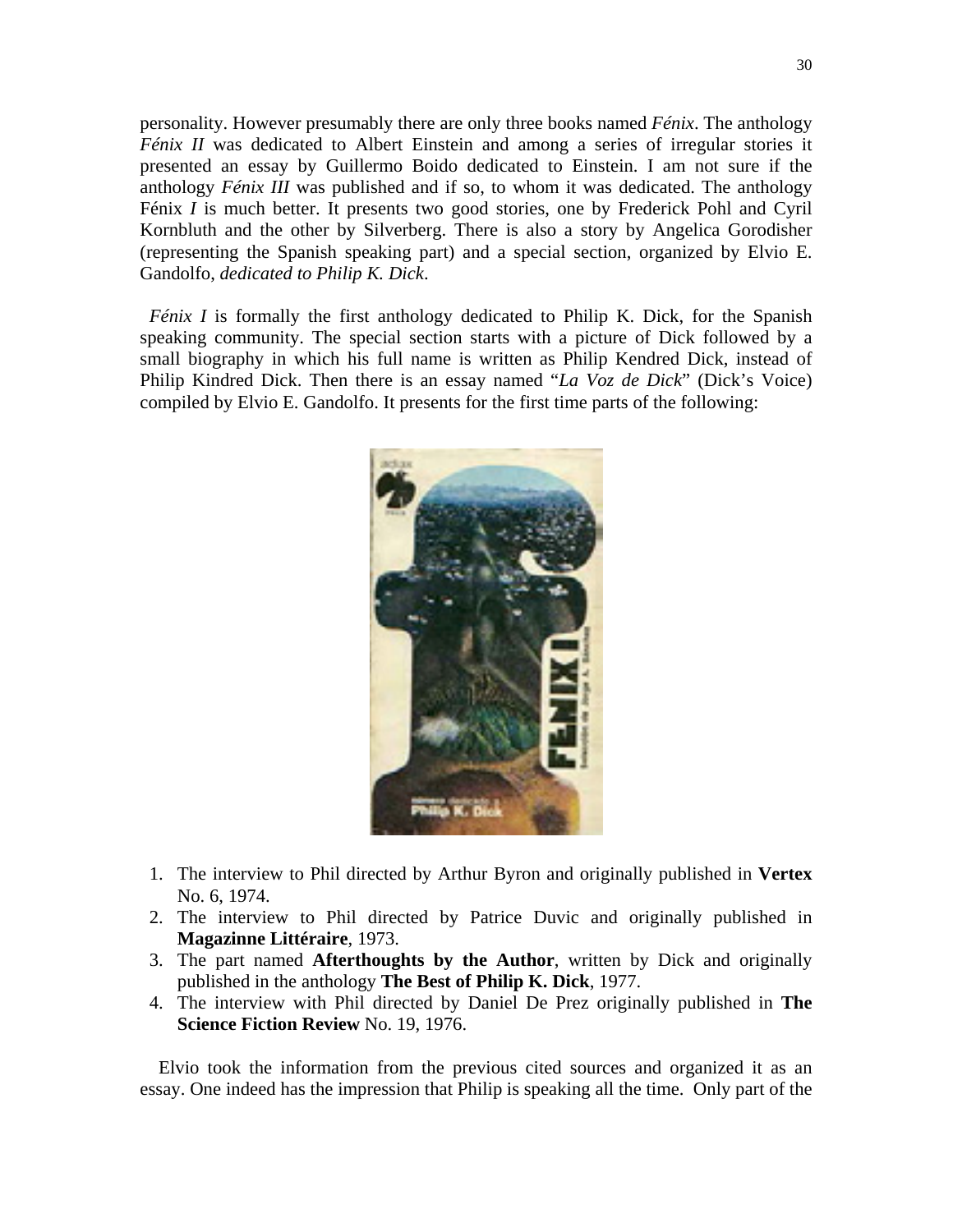interview by Duvic appears in this essay, for example. The same is applied to the other information. The way it was organized is very well done and it describes in detail the way Philip used to write his novels. It is a pity that this essay has not been reprinted.

 After the essay comes a second one, also by Elvio E. Gandolfo and called "*Doce Miradas Al Mundo De Dick*" (Twelve Sights to the World of Philip K. Dick). Elvio describes in detail the main dickian elements and it is by itself one of the most serious essays about Phil I've ever read (of the ones written by Spanish speaking people). It motivated me to read more about Phil and keep searching for his books at second hand bookstores. It is also a pity that this essay has not been reprinted since then.

 The special section on Dick does not finish there. After these two essays there is a big Bibliography of Dick, presenting both the English and Spanish editions. This list helped me a lot for the creation of this essay. Elvio E. Gandolfo and Juan Carlos Prieto Cané organized this Bibliography, and the part in Spanish is, as far as I know, the first one made. Is very well organized although incomplete. Some anthologies by Dick published in English are not included in this Bibliography. The book **World of Chance** is not there too. The English part is mainly directed to the first editions of the novels. The Spanish part is practically complete, although among a few things it doesn't include some Mexican editions previously cited here. I think that 90% or 95% of the information presented in the summary tables from this essay comes from this Bibliography.

 The list presented in this essay, from 1953 to 1979, may be incomplete too. Concerning the novels and stories I think that it is 99% complete. But concerning the essays either originally written by Spanish speaking people or translated from other languages, this list is far from being complete. Perhaps this essay may help to have a better list in both directions, for a future edition of it. So if you know something that has to do with Phil, corresponding to this period, which is not mentioned here, please let me know. Please also let me know if you have the answer of one of the many expressions of the form "I don't know" that I mention in this essay. Feel free to e-mail me either at gacosta@matem.unam.mx or at acostagera@hotmail.com.

 The anthology *Fénix I* finishes with the first Spanish translation of the story "*Faith of Our Fathers*", under the title "*La Fe de Nuestros Padres*". It was well translated by Elvio E. Gandolfo. Editorial Martínez Roca published this story in 1983. In 1986 it was reprinted by Editorial Orbis. This was, for a long time the last edition of the story, until it appears again in the anthology **La Mente Alien**, in 2001, published in Argentina. Later it appears in the magazine **VALIS**, published in Spain during the same year. So nowadays Spanish speaking science fiction readers can enjoy reading this great story by Phil. For personal (say nostalgic) reasons I prefer the translation by Elvio.

 From the list by Julián Díez published in the issue number 11 of the magazine **Gigamesh**, the next in question is the book **Guía Para el Lector de Ciencia Ficción** (Guide for the Science Fiction Lector). Aníbal M. Vinelly wrote it and it was published in 1977 by Editorial Convergencia in Buenos Aires, Argentina. I think that Philip K. Dick is not mentioned in this book, since after a brief historical view of the science fiction as a genre, Aníbal concentrates on the science fiction from Argentina, Spain, France and Russia.

The period 1977-1979 is summarized in the following table.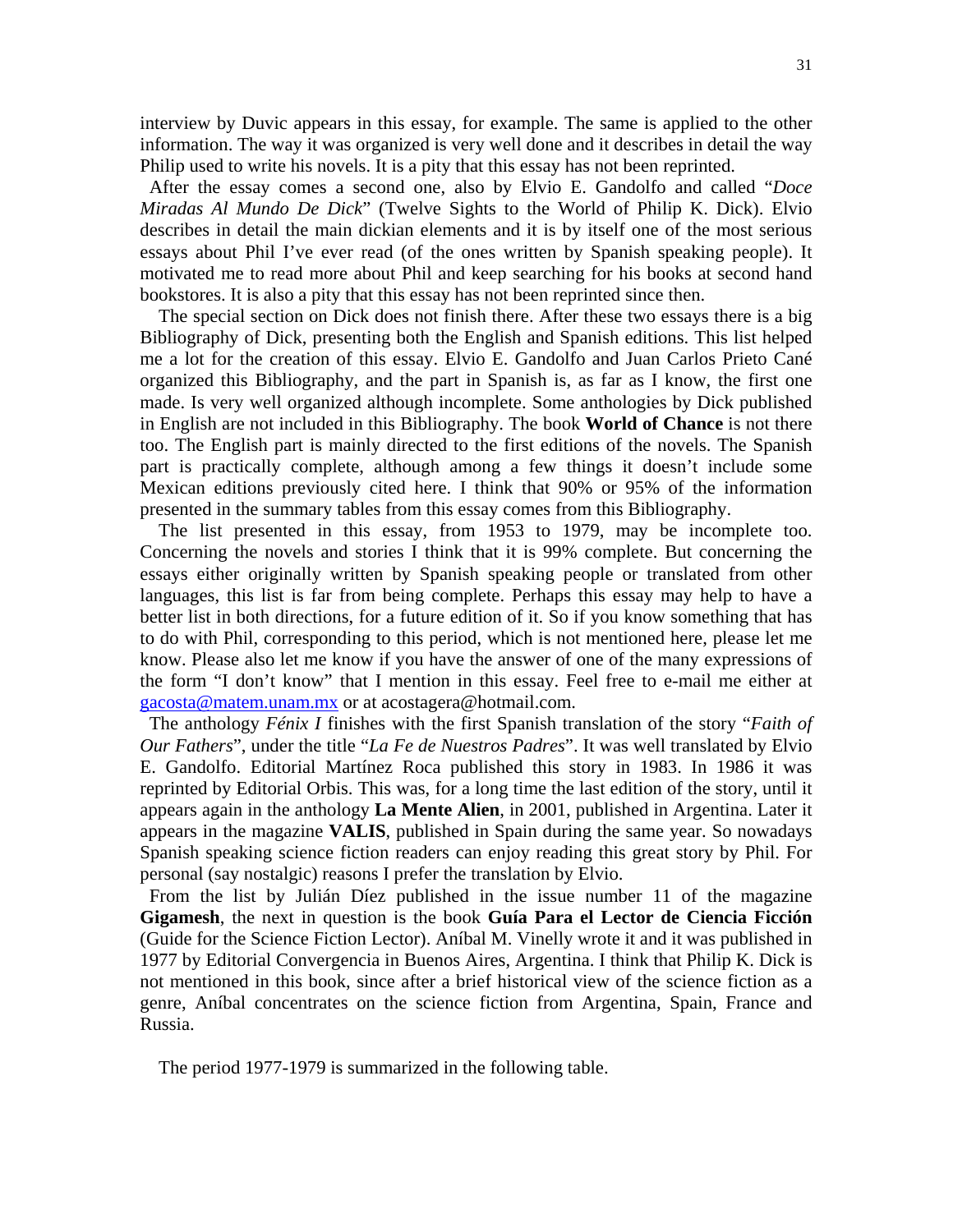| "Araña Acuática"                | In the magazine Nueva Dimensión No. 85.                                |
|---------------------------------|------------------------------------------------------------------------|
| (The Waterspider, January 1964) | Editorial Dronte. Published in Barcelona, Spain.                       |
|                                 | January 1977. TP. Translated by José Manuel                            |
|                                 | Álvarez Flórez.                                                        |
| "Podemos Recordarlo Todo Para   | In the magazine Nueva Dimensión No. 87.                                |
| Usted"                          | Editorial Dronte. Published in Barcelona, Spain.                       |
| ("We Can Remember It For You    | March 1977. TP. Translated by José Manuel                              |
| Wholesale, April 1966)          | Álvarez Flórez. Second Translation.                                    |
| "Segunda Variedad"              | In the anthology Cuatro Pasos Al Futuro, edited                        |
| ("Second Variety", May 1953)    | by Domingo Santos. Editorial Acervo, Colección                         |
|                                 | Gaudeamus No. 5. Published in Barcelona, Spain,                        |
|                                 | 1977. PB. Translated by José Manuel Álvarez                            |
|                                 | Flórez. Second Translation.                                            |
| <b>Deus Irae</b>                | Editorial Bruguera, Colección Nova No. 12.                             |
| (Deus Irae, 1976)               | Published in Barcelona, Spain. May 1977.                               |
| Written with Roger Zelazny      | Introduction by Carlo Fabretti. TP. Translated by                      |
|                                 | Beatriz Podestá.                                                       |
| "Impostor"                      | In the anthology Sonrisas de Metal [The Metal                          |
| ("Impostor", June $1953$ )      | Smile, 1968] edited by Damon Knight. Editorial                         |
|                                 | Caralt. Colección Ciencia Ficción No. 15.                              |
|                                 | Published in Barcelona, Spain. October 1977. PB.                       |
|                                 | Translated by Màrius Lleget. Third translation.                        |
| La Máquina Preservadora         | Editorial EDHASA, Colección Nebulae II, No. 23.                        |
| (The Preserving Machine, 1969)  | Published in Barcelona, Spain, 1977, PB.                               |
|                                 | Translated by Norma B. de López. It contains the                       |
|                                 | stories                                                                |
|                                 | "La Máquina Preservadora"                                              |
|                                 | ("The Preserving Machine"). Third Translation.<br>"Veterano De Guerra" |
|                                 |                                                                        |
|                                 | ("War Veteran").                                                       |
|                                 | "Juego De Guerra"                                                      |
|                                 | ("War Game").<br>"Cargo De Suplente Máximo"                            |
|                                 | ("Stand-By").                                                          |
|                                 | "Si No Existiera Benny Cemoli"                                         |
|                                 | ("If There Were No Benny Cemoli").                                     |
|                                 | "Más Allá Yace el Wub"                                                 |
|                                 | ("Beyond Lies The Wub").                                               |
|                                 | " $Rug$ "                                                              |
|                                 | ("Roog").                                                              |
|                                 | "Recuerdos Al Por Mayor"                                               |
|                                 | ("We Can Remember It For You Wholesale").                              |
|                                 | Third Translation.                                                     |
| <b>Tiempo de Marte</b>          | Editorial EDHASA, Colección Nebulae II, No. 24.                        |
| (Martian Time Slip, 1964)       | Published in Barcelona, Spain, 1978. PB.                               |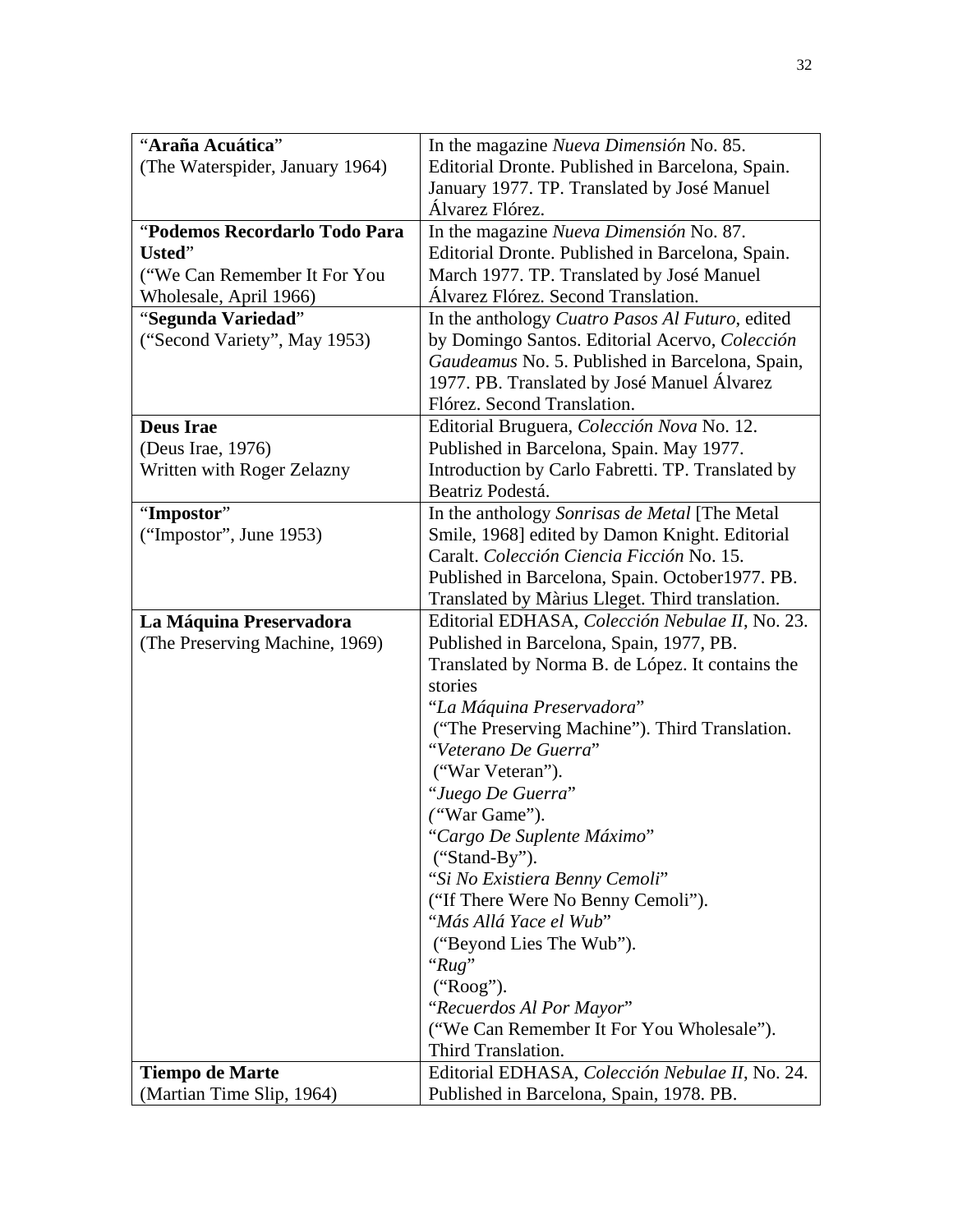|                                | Translated by Norma B. de López. It contains the        |
|--------------------------------|---------------------------------------------------------|
|                                | essay Dick's Maledictory Web: Around and                |
|                                | <b>About Martian Time-Slip</b> , by Brian W. Aldiss.    |
|                                | Second Translation.                                     |
| En La Tierra Sombría.          | Editorial EDHASA, Colección Nebulae II, No. 26.         |
|                                |                                                         |
| (The Preserving Machine, 1969) | Published in Barcelona, Spain, 1978. PB.                |
|                                | Translated by Norma B. de López. It contains the        |
|                                | <b>Stories</b>                                          |
|                                | "En La Tierra Sombría"                                  |
|                                | ("Upon The Dull Earth"). Second Translation.            |
|                                | "¡Quién Fuera Medubel!"                                 |
|                                | ("Oh, To Be A Blobel!"). Forth Translation.             |
|                                | "El Cliente Perfecto"                                   |
|                                | ("Captive Market")                                      |
|                                | "Lo Que Dicen Los Muertos"                              |
|                                | ("What The Dead Men Say"). Second Translation.          |
|                                | "Síndrome De Retirada"                                  |
|                                | ("Retreat Syndrome")                                    |
|                                | "El Precio De La Imitación"                             |
|                                | ("Pay For The Printer")                                 |
|                                | "Los Reptiles"                                          |
|                                | ("The Crawlers"). Second Translation.                   |
| <b>Tiempo de Marte</b>         | Editorial Sudamericana, Colección Nebulae No.           |
| (Martian Time Slip, 1964)      | 18. Published in Buenos Aires, Argentina, 1979.         |
|                                | PB. Translated by Norma B. de López. It contains        |
|                                | the essay Dick's Maledictory Web: Around and            |
|                                | <b>About Martian Time-Slip</b> , by Brian W. Aldiss.    |
|                                | Third Translation.                                      |
| La Máquina Preservadora        | Editorial Sudamericana, Colección Nebulae No.           |
| (The Preserving Machine, 1969) | 22. Published in Buenos Aires, Argentina, 1979.         |
|                                | PB. Translated by Norma B. de López. It contains        |
|                                | the same stories as before. Second Translation.         |
| 'Impostor''                    | In the anthology <i>Almas de Metal</i> [Souls in Metal, |
| ("Impostor", June $1953$ )     | 1977], edited by Mike Ashley. Editorial Lidium,         |
|                                | Colección de Ciencia Ficción No. 5. Published in        |
|                                |                                                         |
|                                | July 1979. Translated by Roberto César Rosaspini.       |
|                                | This is, perhaps, an edition from Buenos Aires,         |
|                                | Argentina. Forth Translation.                           |
| Los Tres Estigmas de Palmer    | Editorial Martínez Roca. Colección Super Ficción        |
| Eldritch.                      | No. 43. Published in Barcelona, Spain 1979. TP.         |
| (The Three Stigmata of Palmer) | Translated by Jordi Arbonés.                            |
| Eldritch, 1964)                |                                                         |
| Dr. Bloodmoney, O Como Nos     | Editorial Acervo, Colección Ciencia Ficción No.         |
| Las Apañamos Después de la     | 34. Published in Barcelona, 1979. TP.                   |
| <b>Bomba</b>                   | Translated by Domingo Santos.                           |
| (Dr. Bloodmoney of How We Got  |                                                         |